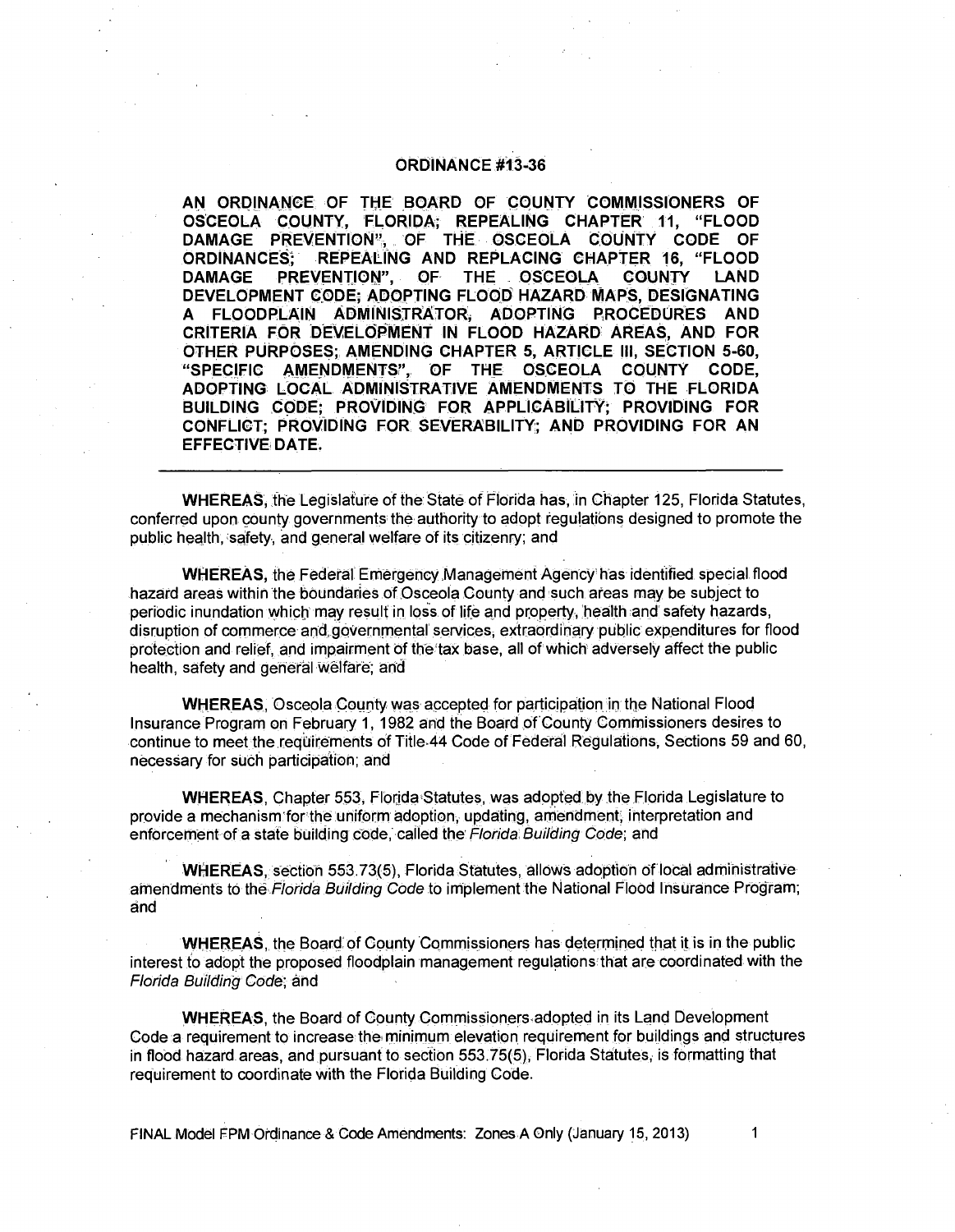**NOW, THEREFORE, BE IT ORDAINED** by the Board of County Commissioners of Osceola County, Flotida that the following floodplain Management regulations, and the following local administrative amendments to the 2010 Florida Building 'Code, are hereby adopted.

**SECTION 1. RECITALS.** The foregoing whereas clauses are incorporated herein by reference and made a part hereof.

**SECTION 2. REPEAL.** This ordinance repeals Chapter 11, "Flood Damage Prevention", of the Osceola County Code of Ordinances.

**SECTION 3. REPEAL AND REPLACE.** This ordinance repeals and replaces Chapter 16, "Flood Damage Prevention", of the Osceola County Land Development Code, with the following:

## **CHAPTER 1 ADMINISTRATION**

## **SECTION 101 GENERAL**

**101.1 Title.** These regulations Shall be known as the Floodplain Management Ordinance of Osceola County, to be embodied into a new Chapter 16, hereinafter referred to as "this chapter."

**101.2 Scope.** The provisions of This chapter shall apply to all development that is wholly within or partially within any flood-hazard area, including but not limited to the subdivision of land; filling, grading, and other site improvements and above ground utility installations; construction, alteration, remodeling, enlargement, improvement, replacement, repair, relocation or demolition of buildings, structures, and facilities that are exempt from the Florida Building Code; placement, installation, or replacement of manufactured homes and manufactured buildings; installation or replacement of tanks; placement of recreational vehicles; installation of swimming pools ; and any other development.

**101.3 Intent.** The purposes of this'chapter and the flbod load and flood resistant.construction requirements of the Florida Building Code are to establish minimum requirements to safeguard the public health, safety, and general Welfare and to minimize public and privatelosses due to flooding through regulation of development in flood hazard areas to:

- Minirnize unnecessary disruption of commerce, access and ,public service during times of flooding;
- (2) Require the use of appropriate construction practices in orderto prevent or minimize future flood damage;
- (3) Manage filling, grading, dredging, mining, paving, excavation, drilling operations storage of equipment or materials, and other development which may increase flood damage or erosion potential;
- (4) Manage the alteration of flbod hazard areas, Watercourses, and shorelines to minimize the impact development on the natural and beneficial functions of the floodplain;
- (5) Minimize damage to public and private facilities and utilities;
- (6) Help maintain a stable tax bate by providing for the sound use and development of flood hazard areas:
- (7) Minimize the need for future expenditure of public funds fot flood control projects and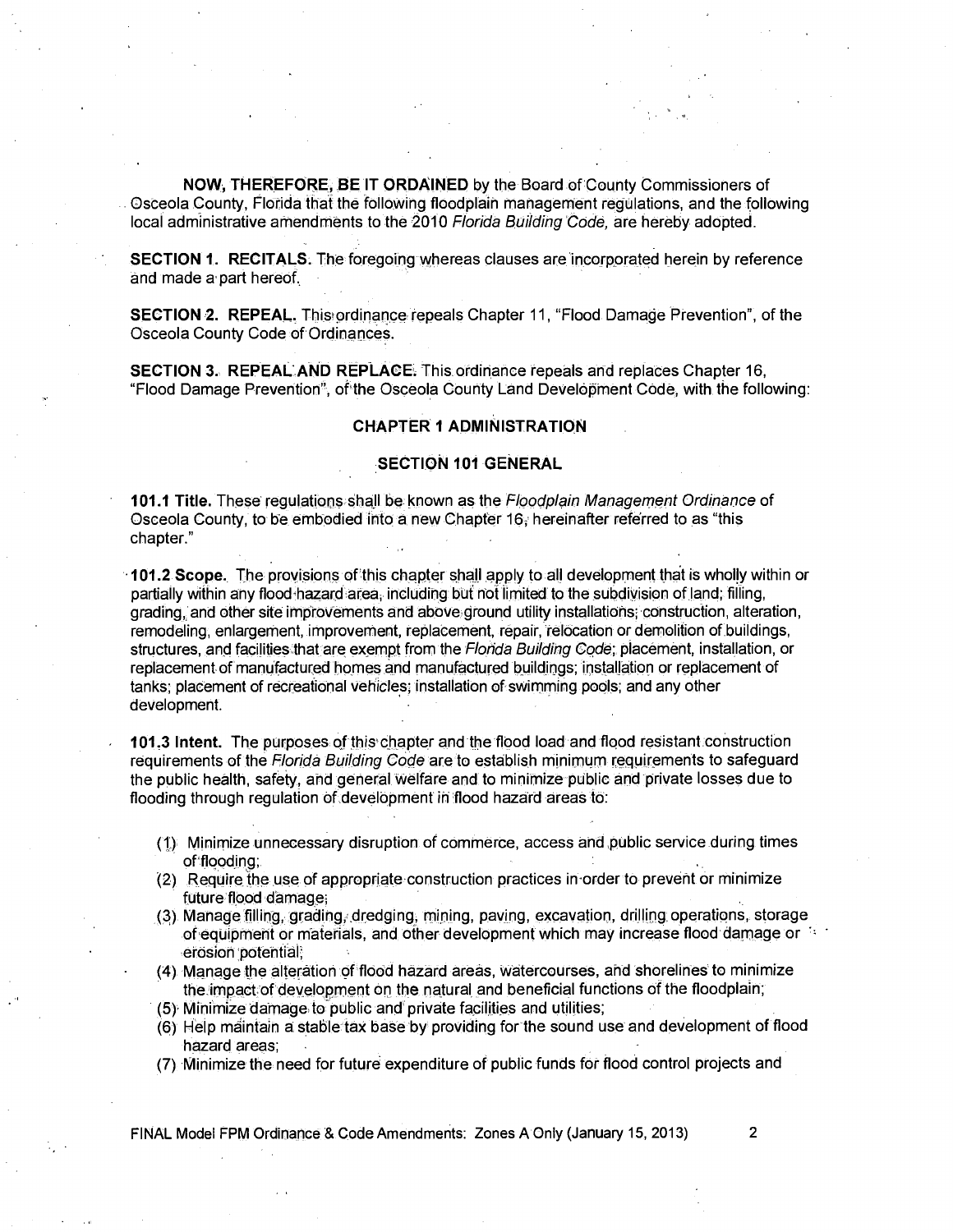response to and recovery from flood events; and

(8) Meet the requirements of the National Flood Insurance Program for community participation as set forth in the Title 44 Code of Federal Regulations Section 59.22.

**101.4 Coordination With the Florida Building Code:** This dhapter is intended, to be administered and enforced in conjunction with the Florida Building Code. Where cited, ASCE 24 refers to the edition of the standard that is referenced by the Florida Building Code.

**101.5 Disclaimer.** The degree of flood protection required by this chapter and the Florida Building Code, as amended by this community, is considered the minimum reasonable for regulatory purposes and is based on scientific and engineering considerations. Larger floods can and will occur. Flood heights may,beincreased by man-made or natural causes. This chapter does not imply that land outside of mapped special flood hazard areas, or that uses permitted within such flood hazard areas, will be free from flooding or flood damage. The flood hazard areas and base flood elevations contained in the Flood Insurance Study and shown on Flood Insurance Rate Maps and the requirements of Title 44 Code of Federal Regulations, Sections 59 and 60 may be revised by the Federal Emergency Management Agency, requiring this community to revise these regulations to remain eligible for participation in the National Flood Insurance Program. No guaranty of vested use, existing use, or future use is implied or expressed by compliance with this chapter.

**101.6 Disclaimerof Liability.** This chapter shall not create liability on the part of the Board of County Commissioners of Osceola County or by any officer or employee thereof for any flood damage that results from reliance on this chapter or any administrative decision lawfully made thereunder.

## **SECTION 102 APPLICABILITY**

**102.1 General.** Where there is a conflict between a general requirement and a specific requirement, the specific requirement shall be applicable.

**102.2 Areas to which this-** chapter applies. This chapter shall apply to all flood hazard areas within the unincorporated area of Osceola County, as established in Section 102.3 of this chapter.

**102.3 Basis for establishing flood hazard areas. The Flood Insurance Study for "Osceola** County, Florida and incorporated areas'' dated June 18, 2013. and all subsequent amendments and revisions, and the accompanying Flood Insurance Rate, Maps (FIRM);, and all subsequent amendments and revisions to such maps, are adopted by reference as a part of this chapter and shall serve as the minimum basis for establishing flood hazard areas. Studies and maps that establish flood 'hazard areas are on file at Osceola County, located at 1 Courthouse Square, Kissimmee, Florida 34741.

**102.3.1 Submission of additional data to establish flood hazard areas.** To establish flood hazard areas, base flood elevations and design flood elevations, pursuant to Section 105 of this chapter the Floodplain Administrator may require submission of additional data Where field surveyed topography prepared by a Florida licensed professional surveyor or digital topography accepted by the community indicates that ground elevations: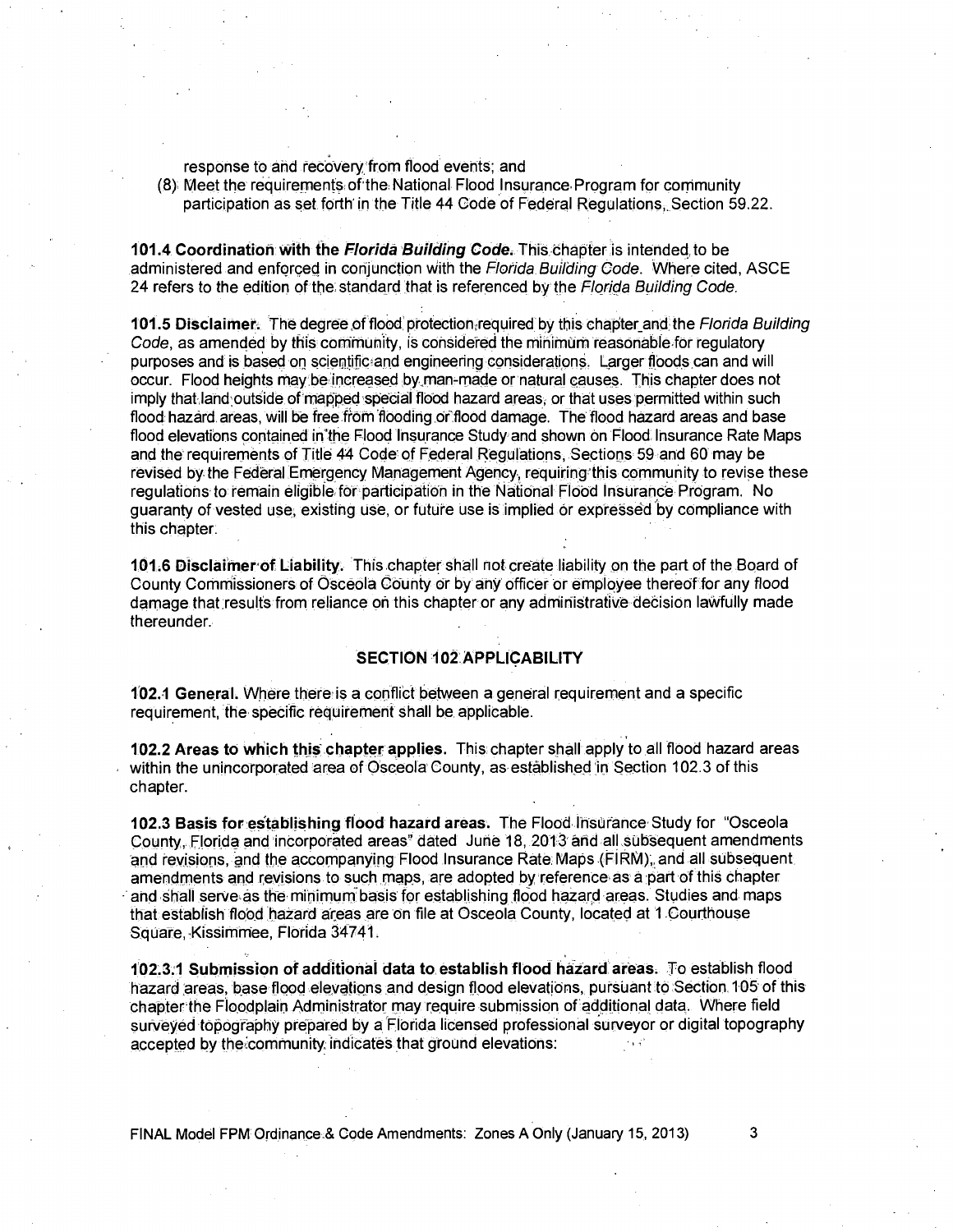- (1) Are below the closest applicable base flood elevation, even in areas not delineated as a special flood hazard area on a FIRM, the area shall be considered as flood hazard area and subject to the requirements of this chapter and, as applicable, the requirements of the Florida Building Code.
- (2) Are above the closest applicable base flood elevation the area shall be regulated as special flood hazard area unless the applicant obtains a Letter of Map Change that removes the area from the special flood hazard area.

**102.4 Other laws.** The provisions of this chapter shall not be deemed to nullify any provisions ' of local, state or federal law.

**102.5 Abrogation and greater restrictions.** This chapter supersedes any ordinance in effect for management of development in flood hazard areas. However, it is not intended to repeal or abrogate any existing ordinances including but not limited to land development regulations, zoning ordinances, stormwater management regulations, or the Florida Building Code. In the event of a conflict between the provisions of this chapter and any other ordinance, the more restrictive shall govern. This chapter shall not impair any deed restriction, covenant or easement, but any land that is subject to such interests shall also be governed by this chapter.

**102.6 Interpretation.** In the interpretation and application of this chapter, all provisions shall be:

- (1) Considered as minimum requirements;
- (2) Liberally construed in favor of the governing body; and
- (3) Deemed neither to limit nor repeal any other powers granted under state statutes.

## **SECTION 103 DUTIES AND POWERS OF THE FLOODPLAIN ADMINISTRATOR**

**103.1 Designation.** The County Manageris designated as the Floodplain Administrator. The Floodplain Administrator may delegate performance of certain duties to other employees.

**103.2 General.** The Floodplain.Administrator is authorized and directed to administer and enforce the provisions of this chapter. The Floodplain Administrator shall have the authority to render interpretations of this chapter consistent with the intent and purpose of this chapter and may establish policies and procedures in order to clarify the application of its provisions. Such interpretations, policies, and procedures shall not have the effect of waiving requirements specifically provided in this chapter without the granting of a variance pursuant to Section 107 of this chapter.

**103.3 Applications and permits.** The Floodplain Administrator, in coordination with other pertinent offices of the community, shall:

Review applications and plans to determine whether proposed new development will be located in flood hazard areas;

- (1) Review applications for modification of any existing development in flood hazard areas for compliance with the requirements of this chapter.
- (2) Interpret flood hazard area boundaries where such interpretation is necessary to determine the exact location of boundaries; a person contesting the determination shall have the opportunity to appeal the interpretation;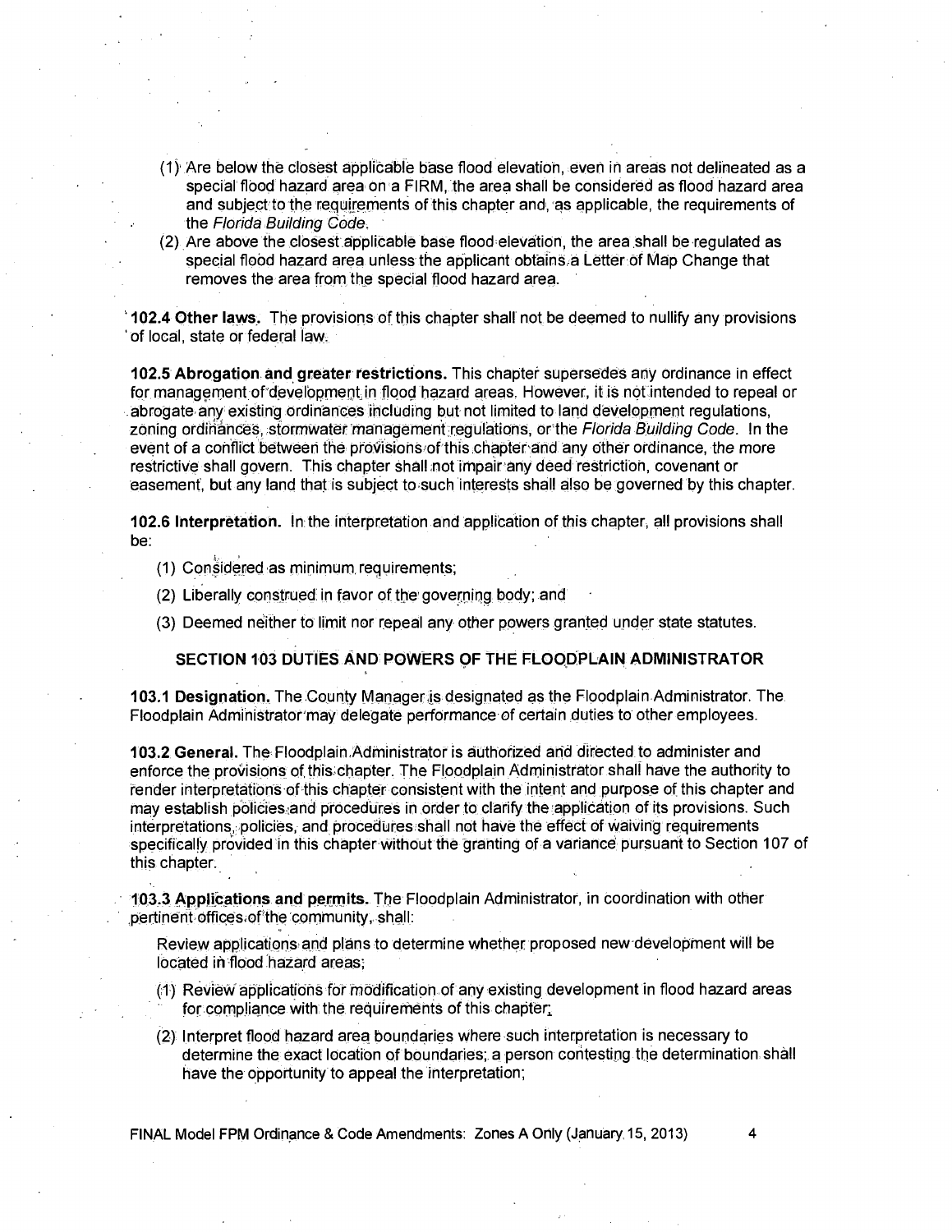- (3) Provide available flood elevation and flood hazard information;
- (4) Determine whether additional flood' hazard data shall be obtained from other sources or shall be developed by an applicant;
- (5) Review applications to determine whether proposed development will be reasonably safe from flooding;
- (6) Issue floodplain development permits or approvals for development other than buildings and structures that are subject to the Florida Building Code, including buildings, structures and facilities exempt.from.the Florida Building Code, when compliance with this chapter is demonstrated, or disapprove the same in the event of noncompliance; and
- (7) Coordinate with and provide comments- to the Building Official to assure that applications, plan reviews, and inspections for buildings and structures in flood hazard areas comply with the applicable provisions of this chapter.

**103.4 Substantial improvement and substantial determinations.** For applications for building permits to improve buildings and structures, including alterations, movement, enlargement, replacement, repair, change of occupancy, additions, rehabilitations, renovations, substantial improvements, repairs of substantial damage, and any Other improvement of or work on such buildings and structures, the Floodplain Administrator, in coordination with the Building Official, shall:

- (1) Estimate the marketvalue, or require the applicantto obtain an appraisal of the market value prepared by a qualified independent appraiser, of the building or structure before the start of construction of the proposed work; 'in the date of repair, the market value of the building or Structure shall be the market value before the damage occurred and before any repairs are made;
- (2) Compare the cost to perform the improvement, the cost to repair a damaged building to its pre-damaged condition, or the combined costs of improvements and repairs, if applicable, to the market value of the building or structure;
- (3) Determine and document whether the proposed work constitutes substantial improvement or repair of substantial damage; and
- (4) Notify the applicant if it is determined that the work constitutes substantial improvement or repair of substantial damage and that compliance with the flood resistant construction requirements of the Florida Building Code and this chapter is required.

**1;03:5 Modifications ofthe strictapplication of the requirements of the Florida Building Code.** The Floodplain Administrator shall review requests submitted tothe,BUilding Official that seek approval to modify the strict application of the flood load and flood resistant construction requirements of the Florida Building Code to determine whether such requests require the granting of a variance pursuant to Section 107 of this chapter.

**103.6 Notices and orders.** The Floodplain Administrator shall coordinate with appropriate local agencies for the issuance of all necessary notices or orders to ensure compliance with this chapter.

**103.7 InspeCtions.** The FlOodplain Administrator shall make the required inspections as specified in Section 106 of this chapter for development that is not subject to the Florida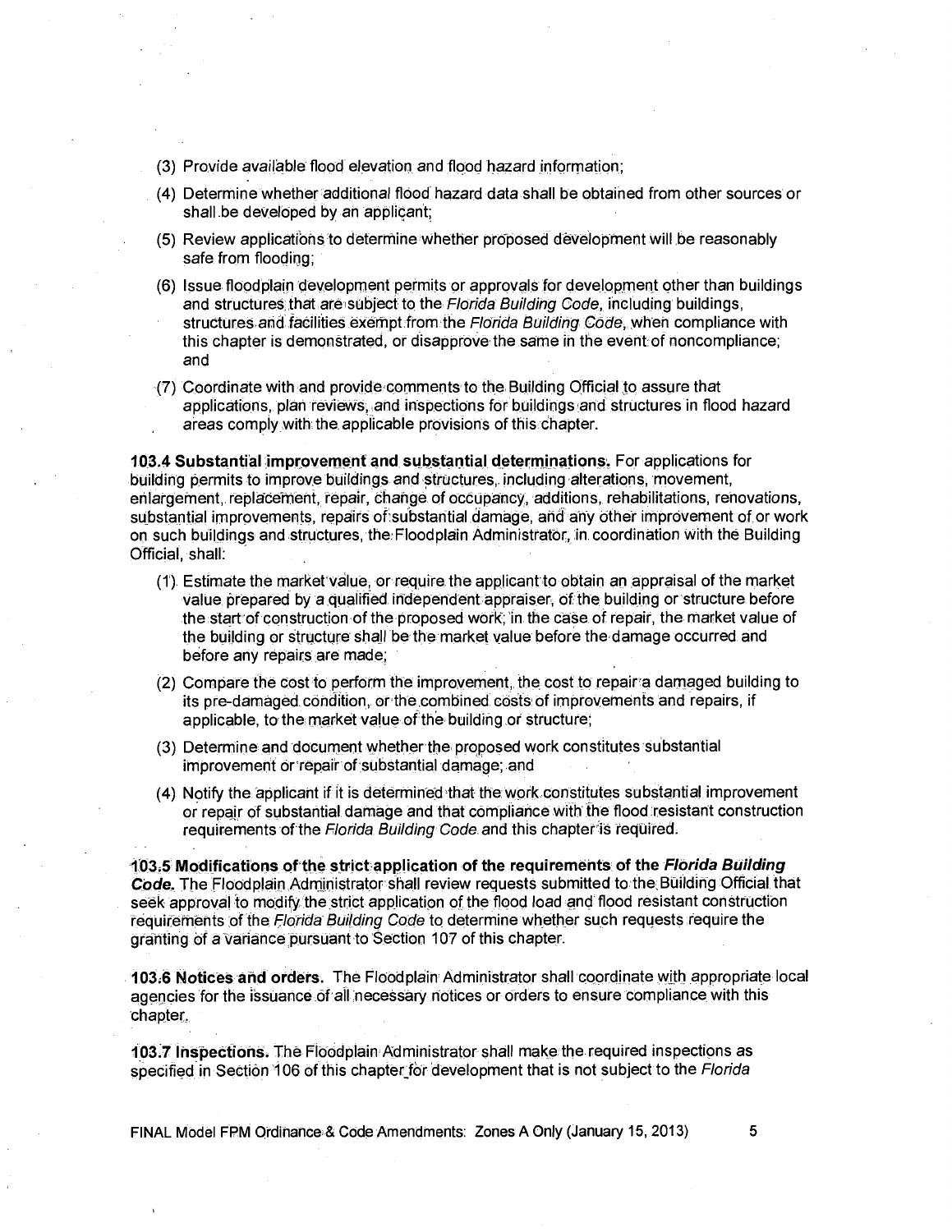Building Code, including buildings, structures and facilities exempt from the Florida Building Code. The Floodplain Administrator shall inspect flood hazard areas to determine if development is undertaken without issuance of a permit.

103.8 Other duties of the Floodplain Administrator. The Floodplain Administrator shall have other duties, including but not limited to:

- (1) Establish, in coordination with the Building Official, procedures for administering and documenting determinations of substantial improvement and substantial damage made pursuant to'Section 103.4 of this chapter;
- (2) Require that applicants proposing alteration of a watercourse notify adiacent communities and the Florida' Division Of Emergency Management, State Floodplain Management Office, and submit copies of such notifications to the Federal Emergency Management Agency (FEMA);
- (3) Require ap<u>plicants who submit hyd</u>rologic and hydraulic engineering analyses to support permit applications to submit to FEMA the data and information necessary to maintain the Flood Insurance Rate Maps if the analyses 'propose to change base flood elevations, flood hazard area boundaries, or floodway designations; such submissions shall be made within 6 months of County approval of the community acknowledgement form;
- (4) Review required design certifications and documentation of elevations specified by this chapter and the Florida Building Code to determine that such certifications and documentations are complete; and
- (5) Notify the Federal Emergency Management Agency when the unincorporated boundaries of Osceola County:are modified.

**103.9 Floodplain management<sup>i</sup> records.** Regardless of any limitation on the period required for retention of public records, the Floodplain Administrator shall maintain and permanently keep and make available for public inspection all records that are necessary for the administration of this chapter and the flood resistant construction requirements of the Florida Building Code, including Flood Insurance Rate Maps; Letters of Change; records of issuance of permits and denial of permits; determinations of whether proposed work constitutes substantial improvement or repair of substantial damage; required design certifications and documentation of elevations specified by the Florida Building Code and this chapter; notifications to adjacent communities, FEMA, and the state related to alterations of watercourses; assurances that the flood carrying capacity of altered watercourses will be maintained; documentation related to appeals and variances, including justification for issuance or denial; and records of enforcement actions taken pursuant to this chapter and the flood resistant construction requirements of the Florida Building Code: These records shall be available for public inspection at Osceola, County, <sup>1</sup> Courthouse Square, Kissimmee, Florida 34741.

### **SECTION 104 PERMITS**

**104.1 Permits' required ,** owner or oWner'S authorized agent (hereinafter "applicant") who intends to undertake any development activity within the scope of this chapter, including buildings,, structures and facilities exempt from the Florida Building Code, which is wholly within or partially within any flood hazard' area shall first make applicatiorito the Floodplain Administrator, and the Building Official if applicable, and shall obtain the required permit(s) and approval(s). No such permit or approval shall be issued until compliance with the requirements of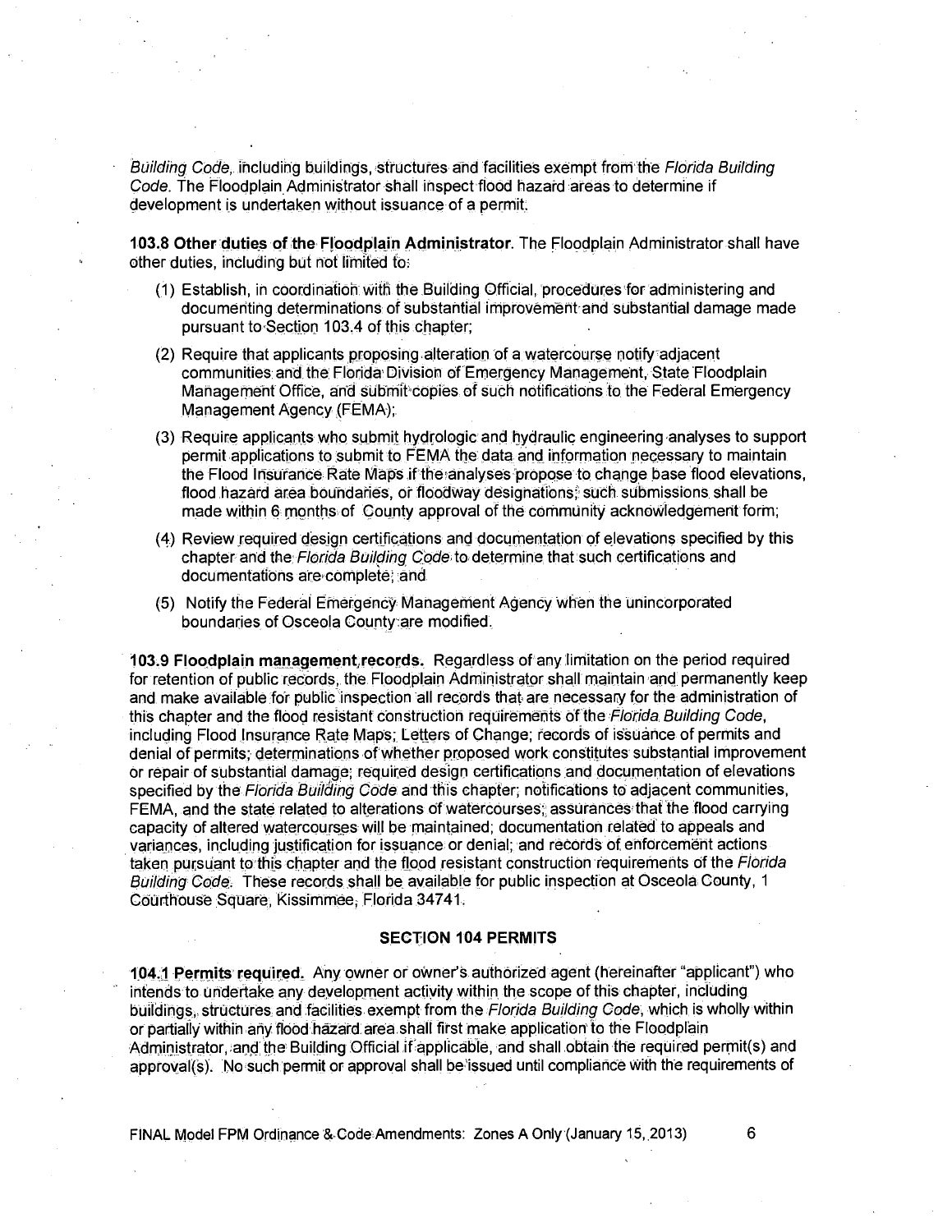this chapter and all other applicable codes and regulations has been satisfied.

**104.2 Floodplain development ,permits or approvals.** Floodplain development permits or approvals shall be issued pursuant to this chapter for any development activities whether or not subject to the requirements of the Florida Building Code, including buildings, structures and facilities exempt from the Florida Building Code. Depending on the nature and extent of proposed development that includes a building or structure, the Floodplain Administrator may determine that a floodplain development permit or approval is required in addition to a building permit.

**104.2.1 Buildings, structures and facilities exempt from the Florida Building Code.**  Pursuant to the requirements Of federal regulation for participation in the National Flood Insurance Program (44 C.F.R. Sections 59 and 60), floodplain development permits or approvals shall be required for the following buildings, structures and facilities that are exempt from the Florida Building Code and any further exemptions provided by law:

- (1) Railroads and ancillary facilities associated with the railroad.
- (2) Nonresidential farm buildings on farms, as provided in section 604.50, F.S.
- (3) Temporary buildings or sheds used exclusively for construction purposes.
- (4) Mobile or modularstructures used as ternporary office&
- (5) Those structures or facilities of electric utilities, as defined in section 366.02, F.S., which are directly involved in the generation, transmission, or distribution of electricity.
- (6) Chickees constructed by the Miccosukee Tribe of Indians of Florida or the Seminole Tribe of Florida. As used in this paragraph, the term "chickee" means an open-sided wooden hut that has a thatched roof of palm or palmetto or other traditional materials, and that does not incorporate any electrical, plumbing, or other non-wood features.
- (7) Family mausoleums not exceeding 250 square feet in area which are prefabricated and assembled on site or preessenibled and delivered on site and have walls, roofs, and a floor constructed of granite, marble, or reinforced concrete.
- (8) Temporary housing provided by the Department of Corrections to any prisoner in the state correctional system.
- (9) Structures identified in section 553.73(10)(k), F.S., are not exempt from the Florida Building Code if such structures are located in flood hazard areas established on Flood Insurance Rate Maps.

**104.3 Application for a perniit or approval.** To obtain a floodplain development permit or approval the applicant shall first file an application in writing on a form furnished by the County. The information provided shall:

- (1) Identify and describe the development to be covered by the permit or approval.
- (2) Describe the land on which the proposed development is to be conducted by legal description, street address or similar description that will readily identify and definitively locate the site.
- (3) Indicate the use and occupancy for which the proposed development is intended.
- (4) Be accompanied by a site plan or cOnstrUction documents as specified in Section 105 of this chapter.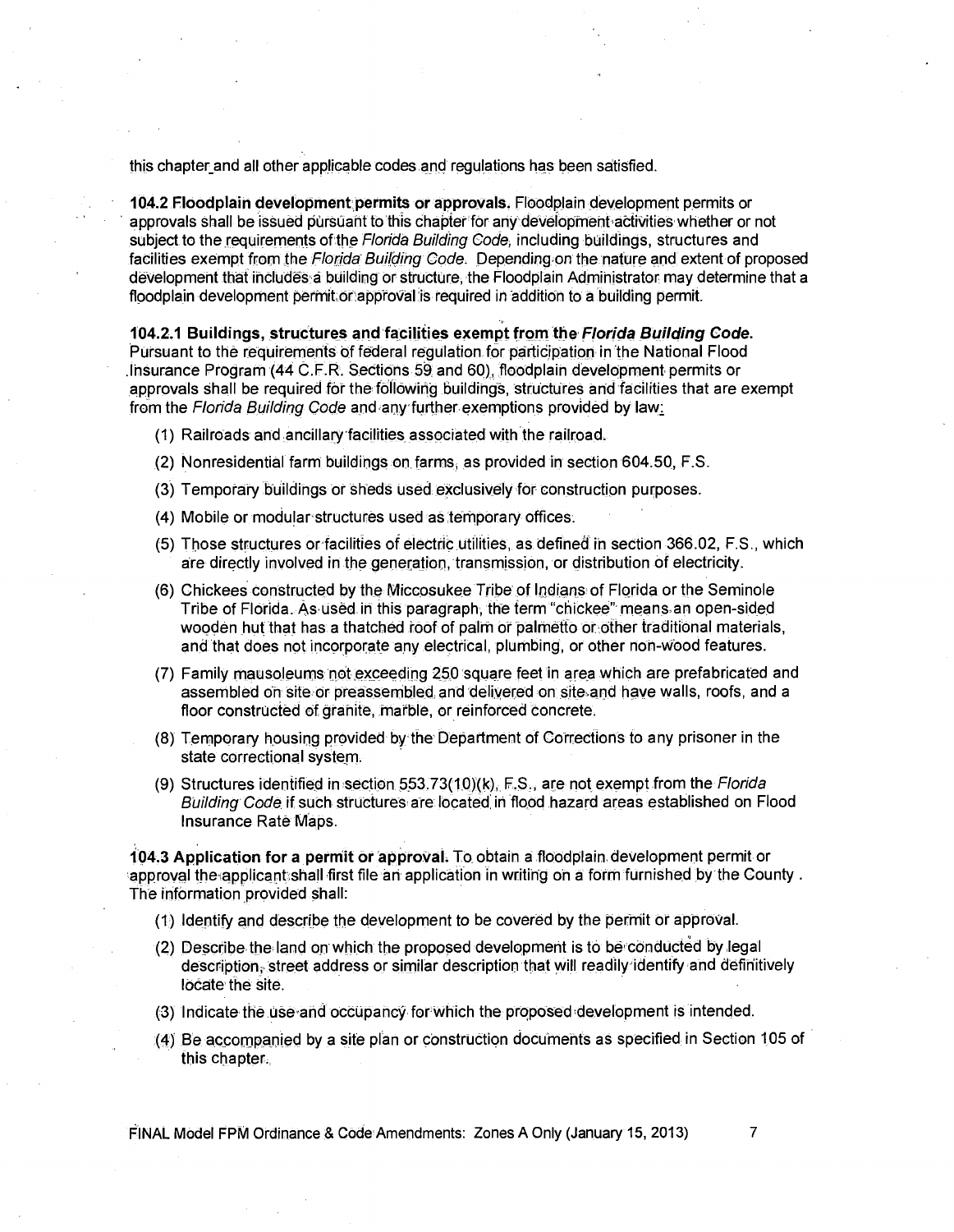- (5) State the valuation of the proposed work.
- (6) Be signed by the applicant or the applicant's authorized agent..
- (7) Give such other data and informatiqn as required by the Floodplain Administrator.

**104.4 Validity of permit or approval.** The issuance of a floodplain development permit or approval pursuant to this chapter shall not be construed to be,a permit for, or approval of, any violation of this chapter, the Florida Building Codes, or any other ordinance, rule or regulation of Osceola County. The issuance of permits based on submitted applications, construction documents, and information shall not prevent the Floodplain Administrator from requiring the correction of errors and Omissions.

**104.5 ExpiratiOn..A** floodplain development permit or approval shall become invalid unless the work authorized by such permit is commenced within 180 days after its issuance, or if the work authorized is suspended or abandoned for a period of 180 days after the work commences. Extensions for periods of more than 180 days each shall be requested in writing and justifiable cause shall be demonstrated.

**104.6 Suspension orreVocation. The 'Floodplain** Administratoris authorized to suspend or revoke a floodplain development permit or approval if the permit was issued in error, on the basis of incorrect; 'inaccurate or incomplete information, or in violation of this chapter or any other chapter, regulation or requirement of this community.

**104.7 Other permits required.** Floodplain development permits and building permits shall include a condition that all other applicable state or federal permits be obtained before commencement of the 'permitted development, including but not limited to the following:

- (1) The South Florida Water Management District (SFWMD) and the St. Johns River Water Management District (SJRWMD); section 373.036, F.S.
- (2) Florida Department of Health for onsite sewage treatment and disposal systems; section 381.0065, F.S. and Chapter 64E-6, F.A.C.
- (3) Florida Department of Environmental Protection for activities Subject to the Joint Coastal Permit; section 161.055, F,S.
- (4) Florida Department of Environmental Protection for activities that affect wetlands and alter surface water flowS, in conjunction With the U.S. Army Corps of Engineers; Section 404 of the Clean Water Act.
- (5) Federal permits and approvals.

### **SECTION 105 SITE PLANS AND CONSTRUCTION DOCUMENTS**

**1051 Infotrnation fordevelopment in flood hazard areas.** The site plan or construction documents for any development subject to the requirements of this chapter shall be drawn to scale and shall include, as applicable to the proposed development:

(1) Delineation of flood hazard areas, floodway boundaries and flood zone(s), base flood elevation(s), design flood elevation(s) and ground elevations if necessary for review of the proposed development.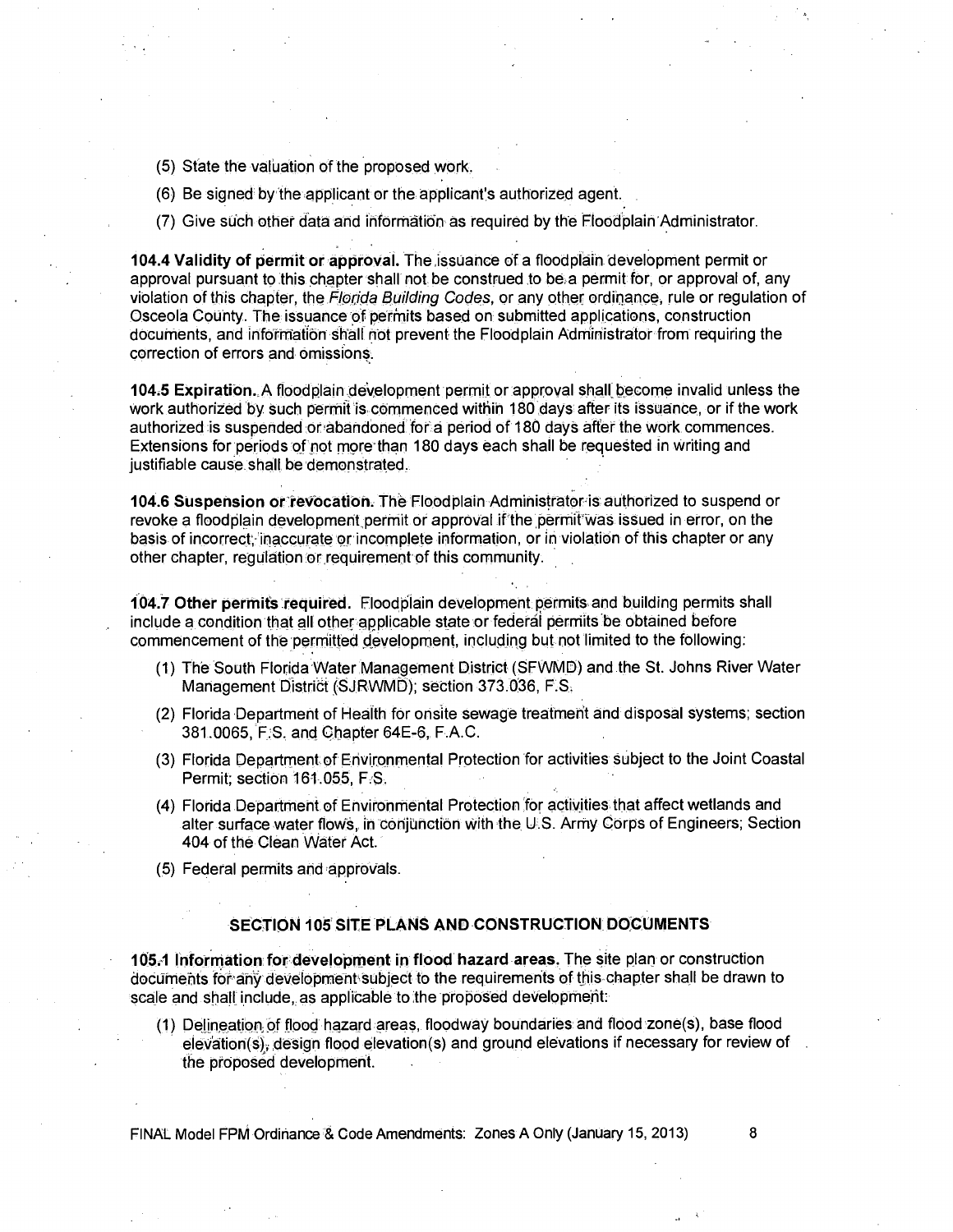- (2) Where base flood elevations, or floodway data are not included on the FIRM or in the Flood Insurance Study, they shell be established in accordance with Section 105.2(2) or (3) of this chapter.
- (3) Where- the parcel on which the proposed development will take place will have more than 50 lots or is larger than 5 acres and the base flood elevations are not included on the FIRM or in the Flood Insurance Study, such elevations shall be established in accordance with Section 105.2(1) of this chapter.
- (4) Location of the proposed activity and proposed structures, and locations of existing buildings and structures.
- (5) Location, extent, amount, and proposed final grades of any filling, grading, or excavation.
- (6) Where the placement of fill is proposed, the amount, type, and source of fill material; compaction specifications; a description of the intended purpose of the fill areas; and evidence that the proposed fill areas are the minimum necessary to achieve the intended purpose.
- (7) Existing and proposed alignment of any proposed alteration of a watercourse.

The Floodplain Administrator is authorized to waive the submission of site plans, construction documents, and other data that are required by this chapter but that are not required to be <sup>r</sup>prepared by a registered design professional if it is found that the nature of the proposed development is such that the review of such submissions is not necessary to ascertain compliance with this chapter.

**105.2 Information in flood hazard areas without base flood elevations (approximate Zone A).** Where flood hazard 'areas are delineated on the FIRM and base flood elevation data have not been provided, the Floodplain Administrator shall:

- (1) Require the applicant to include base flood and design flood elevation data prepared in accordance with currently accepted engineering practices.
- (2) Obtain, review, and provide to applicants base flood elevation and floodway data available from a federal or state agency or other source or require the applicant to obtain and use 'base flood elevation and floodway data available from a federal or state agency or other source.
- (3) Where base flood elevation and floodway data are not available from another source, where the available data are deemed by the Floodplain Administrator to not reasonably reflect flooding conditions, or Where the available data are known to be scientifically or 'technically incorrect or otherWise inadequate:
	- (t) kequire the applicant to include base flood and design flood elevation data prepared in accordance with currently accepted engineering practices; or
	- (2) Specify that the base flood elevation is two (2) feet above the highest adjacent grade at the location of the development, provided there is no evidence indicating flood depths have been or may be greater than two (2) feet.
- (4) Where the base flood elevation data are to be used to support a Letter of Map Change from FEMA, advise the applicant that the analyses shall be prepared by a Florida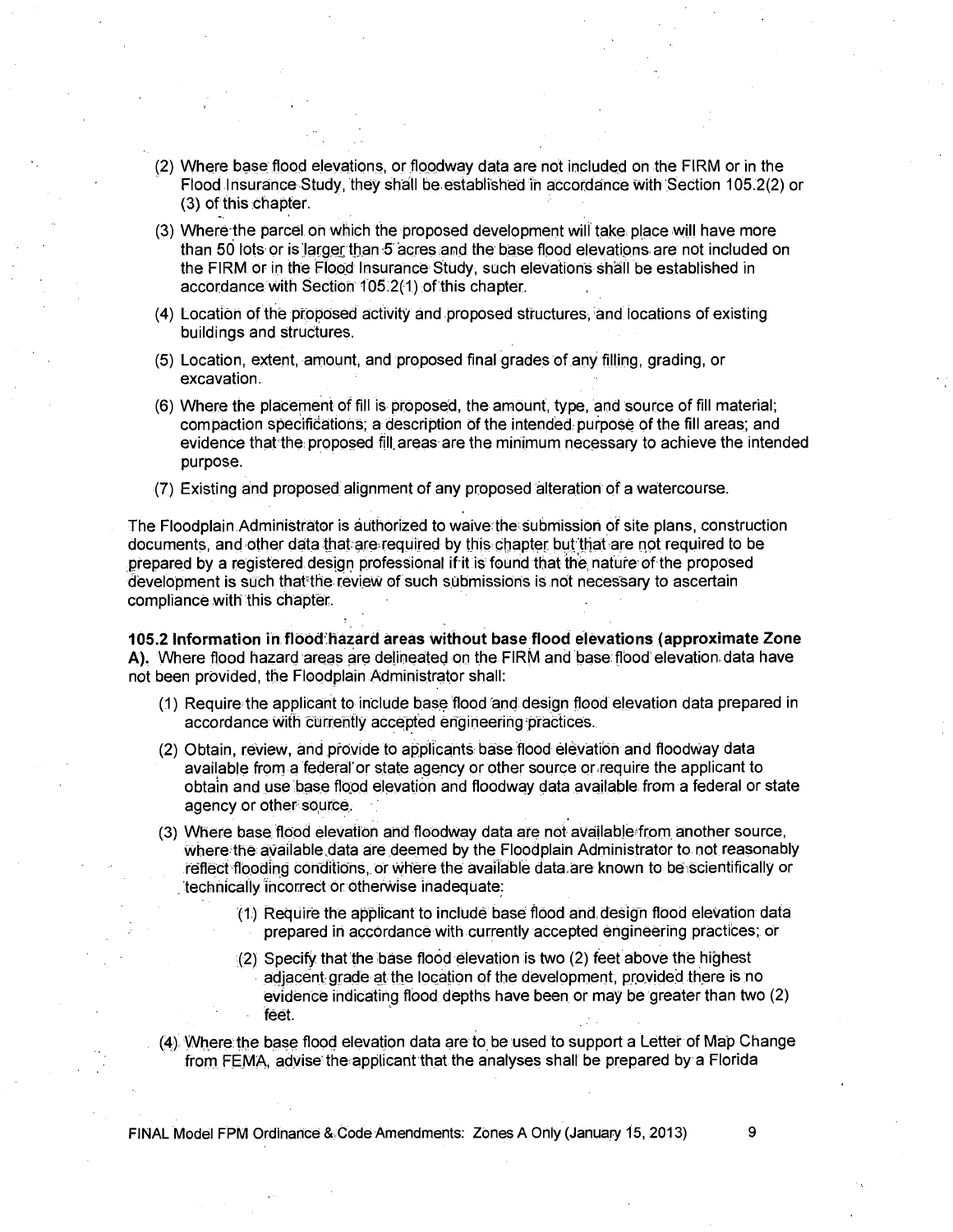licensed engineer in a format required by FEMA, and that it shall be the responsibility of the applicant to satisfy the submittal requirements and pay the processing fees.

**105.3 Additional analyses and certifications.** As applicable to. the location and nature of the proposed development activity, and in addition to the requirements of this section, the applicant shall have the following analyses signed and sealed by a Florida licensed engineer for submission with the site plan and construction documents:

- (1) For development activities proposed to be located in a regulatory floodway, a floodway encroachment analysis that demonstrates that encroachment of the proposed development will not cause any increase in base flood elevations; where the applicant proposes to undertake development activities that do increase base flood elevations, the applicant shall submit such analysis to FEMA as specified in Section 105.4 of this chapter and shall submit the Conditional Letter of Map Revision, if issued by FEMA, with the site plan and construction documents.
- (2) For development activities proposed to be located in a,riverine flood hazard area for which base flood elevations are included in the Flood Insurance Study or on the FIRM and floodways have not been designated, hydrologic and hydraulic analyses that demonstrate that the cumulative effect of the proposed developrhent, when combined with all other existing and anticipated flood hazard area encroachments, will not increase the base flood elevation more than one (1) foot at any point within the community. This requirement does not apply in isolated flood hazard areas not connected to a riverine flood hazard area orin flood hazard areas identified as Zone AO or Zone AH.
- (3) For alteration of a watercourse, an engineering analysis prepared in accordance with  $\,$ standard engineering, practices which demonstrates that the flood-carrying capacity of the altered or relocated portion of the watercourse will not be decreased, and certification that the altered watercourse Shall be maintained in a manner which preserves the channel's flood-carrying capacity; the applicant shall submit the analysis to FEMA as specified in Section 105.4 of this chapter.

**105.4 Submission of additional :data.** When additional hydrOlogic; hydraulic or other engineering data, studies, and additional analyses are submitted to support an application, the applicant has the right to seek a Letter of Map Change from FEMA to change the base flood elevations, change floodway boundaries, or change boundaries of flood hazard areas shown on FIRMs, and to submit such data to FEMA for such purposes. The analyses shall be prepared by a Florida licensed engineer in a format required by FEMA. Submittal requirements and processing fees shall be the responsibility of the applicant.

#### **SECTION 106 INSPECTIONS**

**106.1 General-,** Development for Which a floodplain development Permit or approval is required shall be subject to inspection.

**106.1.1 Development other than buildings and structures.** The Floodplain:Administrator shall inspect all development to determine compliance with the requirements of this chapter and the conditions of issued floodplain development permits or approvals.

**106.4.2 Buildings, structures and facilities exempt from the Florida Building Code.** The Floodplain Administrator shall inspect buildings, structures and facilities exempt from the Florida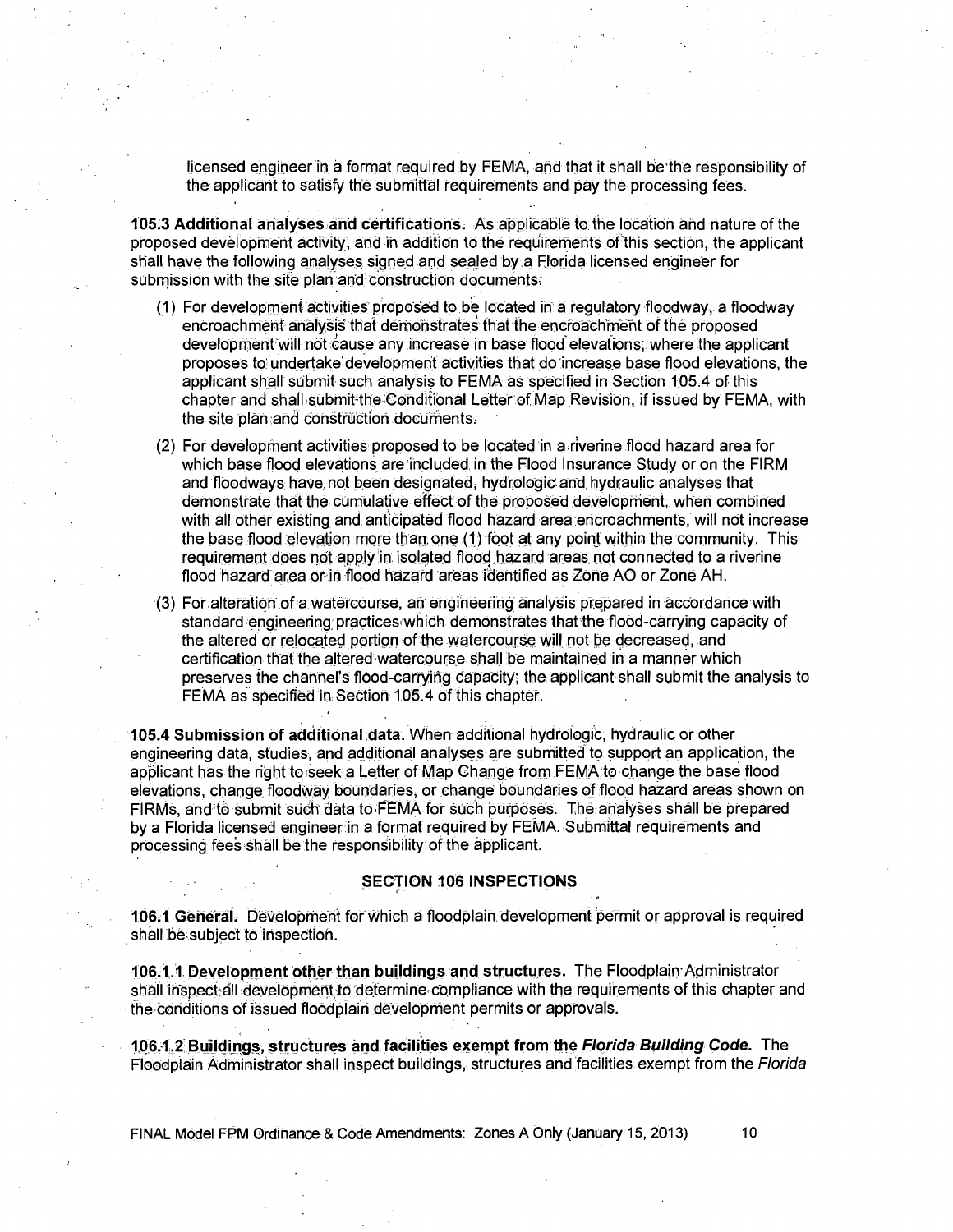Building Code to determine compliance with the requirements of this chapter and the conditions Of issued floodplain development permits or approvals.

**106.12.1 Buildings, structures and facilities exempt from the Florida Building Code, lowest floor inspection.** Upon placement of the lowest floor, including basement, and prior to further vertical construction, the owner of a building, structure or facility exempt from the Florida Building Code, or the owner's authorized agent, shall submit to the Floodplain Administrator:

- (1) If a design flood elevation was used to determine-the required elevation of the lowest floor, the certification of elevation of the lowest floor prepared and sealed by a Florida licensed professional surveyor; or
- (2) If the elevation used to determine the required elevation of the lowest floor was determined in accordance with Section 105.2(3)(b) of this chapter, the documentation of height of the lowest floor above highest adjacent grade, prepared by the owner or the owner's authorized agent.

**106.1.2.2 Buildings, structures and facilities exempt from the Florida Building Code, final**  inspection. As part of the final inspection, the owner or owner's authorized agent shall submit to the Floodplain Administrator a final 'certification of elevation of the lowest floor or final documentation; of the height of the lowest floor above the highest adjacent grade; such certifications and documentations shall be prepared as specified in Section 106.1.2.1 of this chapter.

**106.1.3 Manufactured homes.** The Building Official shall inspect manufactured homes that are installed or replaced in flood hazard areas to determine compliance with the requirements of this chapter and the conditions of the issued permit. Upon placement of a manufactured home, certification of the elevation of the lowest floor shall be submitted to the Floodplain Administrator.

## **SECTION 107 VARIANCES AND APPEALS**

**107.1 General.** The Planning Commission shall hear and 'decide on appeals and the Board of Adjustment shall hear and decide on requests for variances from the strict application of this chapter. Pursuant to section 553.73(5), 'F .S., the Planning Commission shall hear and decide on appeals and the Board of Adjustment shall hear and decide on requests for variances from the strict application of the flood resistant construction requirements of the Florida Building Code.

**107.2 Appeals.** The Planning Commission shall' hear and decide appeals.when it is alleged there is an error in any requirement, decision, or determination made by the Floodplain Administrator in the administration and enforcement of this chapter. Any person aggrieved by the decision of the Planning Commission may appeal such decision to the Circuit Court, as provided by Florida Statutes.

**107:3 Limitations on authority to grant variances.** The 'Board of Adjustment shall base its decisions on variances on technical justifications submitted by applicants, the considerations for issuance, in Section 107:6 of this chapter, the conditions of issuance set forth in Section 107.7 of this chapter, and the comments and recommendations of the Floodplain,Administrator and the Building Official. The Board of Adjustment has the right to attach such conditions as it deems necessary to further the purposes and objectives of this chapter.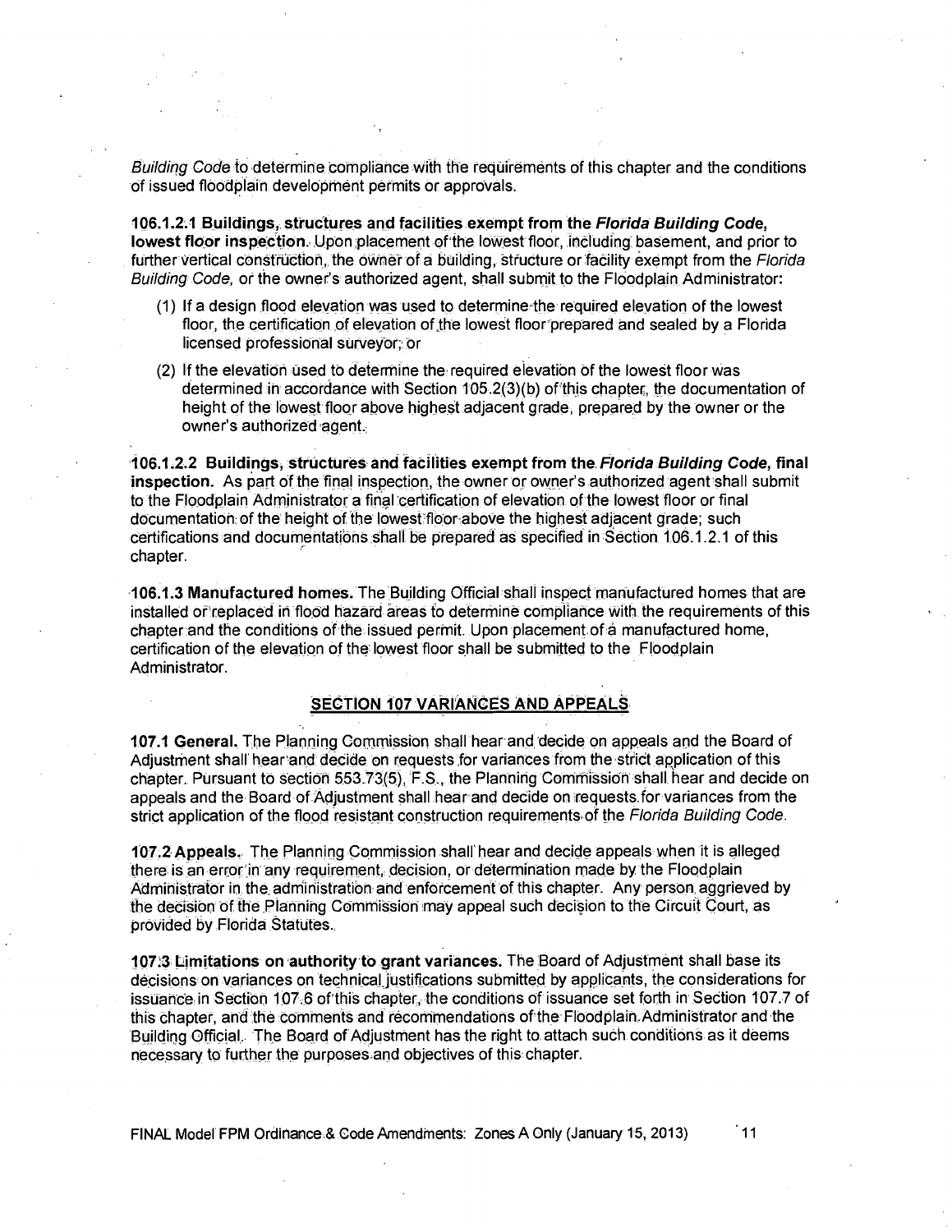**107.3.1 Restrictions, in floodWays.** A variance shall not be issued for any proposed .development in a flbodway if any increase in base flood elevations would result, as evidenced by the applicable analyses and certifications required in Section 105.3 of this chapter.

**.107.4 Historic buildings.** A variance is authorized to be isSiled forthe repair, improvement, or 'rehabilitation of a historic building that is determined eligible for the exception to the flood resistant construction requirements of the Florida Building Code, Existing Building, Chapter 11 Historic Buildings, upon a determination that the proposed repair, improvement, or rehabilitation will not preclude the building's continued designation as a historic building and the variance is the minimum necessary to preserve the historic character and design of the building. If the proposed work precludes the building's continued designation as a historic, building, a variance shall not be granted and the building and any repair, improvement, and rehabilitation shall be subject to the requirements of the Florida Building Code.

**107.5 Functionally dependentuSes.** A variance IS authorized to be issued for the construction or substantial improvement necessary for the conduct of a functionally dependent use, as defined in this chapter, provided the variance meets the requirements of Section 107.3.1, is the minimum necessary Considering the flood haZard, and all due consideration has been given to use of methods and materials that minimize flood damage during occurrence of the base flood.

**107.6 Considerations:for issuance of variances.** In reviewing requests for variances, the Board of Adjustment shall consider all technical evaluations, all relevant factors, all other applicable provisions of the Florida Building Code, this chapter, and the following:

- (1) The danger that materials and debris may be swept onto other lands resulting in further injury or damage;,
- (2) The danger to life and property due to flooding or erosion damage;
- (3) The susceptibility of the proposed development, including contents, to flood damage and the effect of such damage on current and future owners;
- (4) The importance ofthe.services provided by the proposed development to the community;
- (5) The availability of alternate locations for the proposed developmpnt that are subject to lower risk of flooding or erosion;
- (6) The compatibility ofthe proposed development with existing and anticipated development;
- (7) The relationship of the prOposed development to the comprehensive 'plan and floodplain management program for the area;
- (8) The safety ofiaccess to the property in times of flooding for Ordinary and emergency vehicles;
- (9) The expected heights, velocity, duration, rate of rise and debris and sediment transport of the floodwaters and the effects of wave action, if applicable, expected at the site; and
- (10) The ,costs of providing governmental services, during and after flood conditions including maintenance and repair of public utilities and facilities such as sewer, gas, electrical andwater systems, streets and bridges.

**107.7 Conditions for issuance of variances.** Variances shall be issued only upon: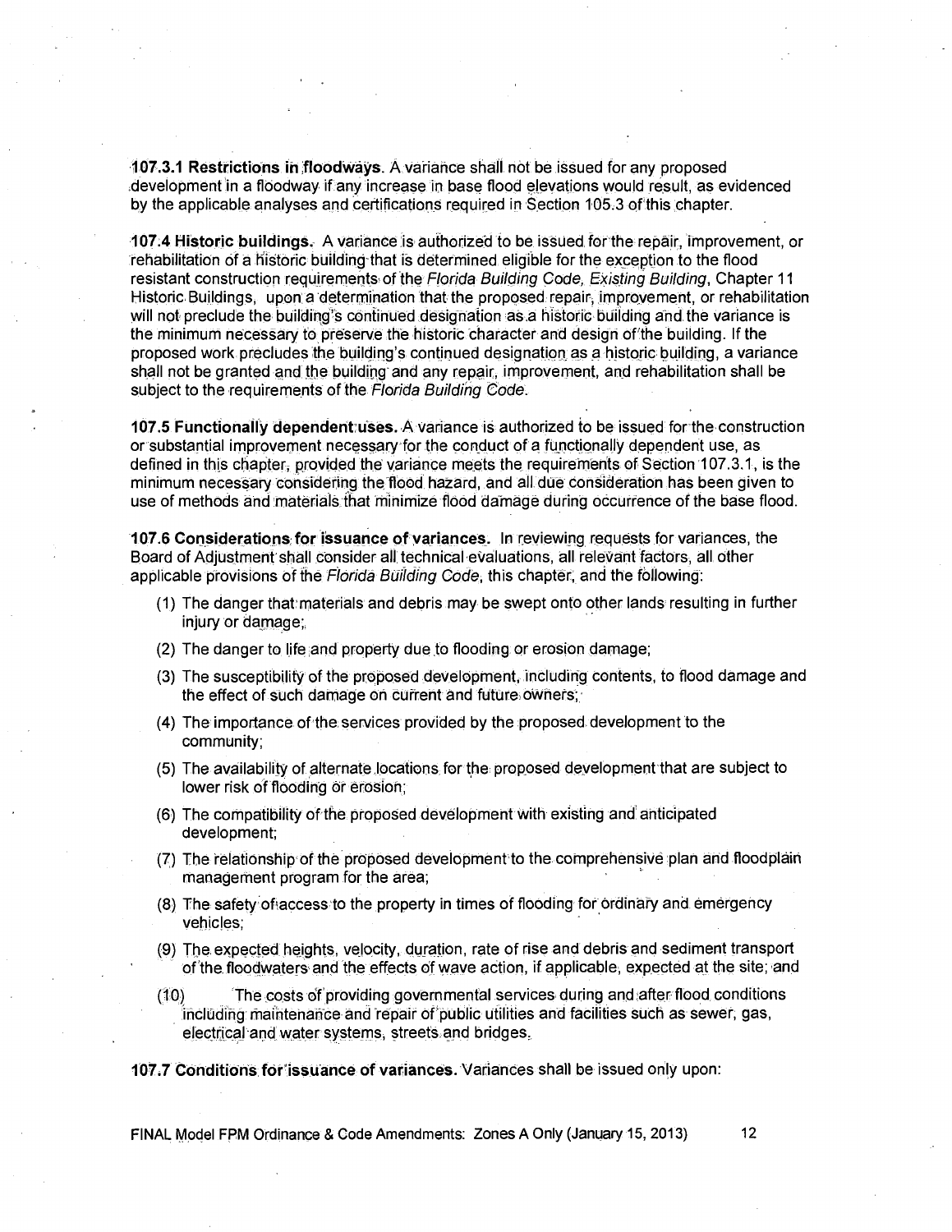- (1) Siibmission by the ,applicant, of a'shOwing of,good and sufficient cause that the unique characteristics of the size, configuration, or topography of the site limit compliance with any provision of this chapter or the required elevation standards;
- (2) Determination by the Board of Adjustment that
	- a) Failure to grant the variance would result in exceptional hardship due to the physical characteristics of the land that render the lot undevelopable; increased costs to satisfy the requirements or inconvenience do not constitute hardship;
	- b) The granting of a variancewill not result in increased flood heights, additional threats to public safety, extraordinary public expense, nor create nuisances, cause fraud on or victimization of the public or conflict with existing local laws and ordinances; and
	- c) The variance is the minimum necessary, considering the flood hazard, to afford relief;
- (3) Receipt of a signed statement by the applicant that the variance, if granted, shall be recorded in the Office of the Clerk of the Court in such a manner that it appears in the chain of title of the affected parcel Of land; and
- (4) If the request is for a variance to allow construction of the lowest floor of a new building, or substantial improvement of a building, below the required elevation, a copy in the record of a written notice from the Floodplain Administrator to the applicant for the variance, specifying the difference between the required elevation and the proposed elevation of the lowest floor; stating that the cost of federal flood insurance will be commensurate with the increased risk resulting from the reduced floor elevation (up to .amounts as high as \$25 for \$100 of insurance coVerage), and stating that construction below the required elevation increases risks to life and property.

## **SECTION 108 VIOLATIONS**

**108.1 Violations.** Any development that is not within the scope of the Florida Building Code but that is regulated by this chapter that is performed without an issued permit, that is in conflict with an issued permit, or that does not fully comply with this chapter, shall be deemed a violation of this chapter. A building or structure without the documentation of elevation of the lowest floor, other required design certification, Or Other evidence of compliance required by this chapter or the Florida Building Code is presumed to be a violation until such time as that documentation is provided.

**108.2 Authority.** For development that is not within the scope of the Florida Building Code but that is regulated by this chapter and that is determined to be a violation, the Floodplain Administrator is authorized to serve notices of violation or stop work orders to owners of the property involved, to the owner's agent, or to the person or persons performing the work.

**1.083 Unlawful continuance.** Any person who shall continue any work after having been served with a notice of violation or a stop work order, except such work as that person is directed to perform to remove or remedy a Violation or unsafe condition, shall be subject to penalties as prescribed by law.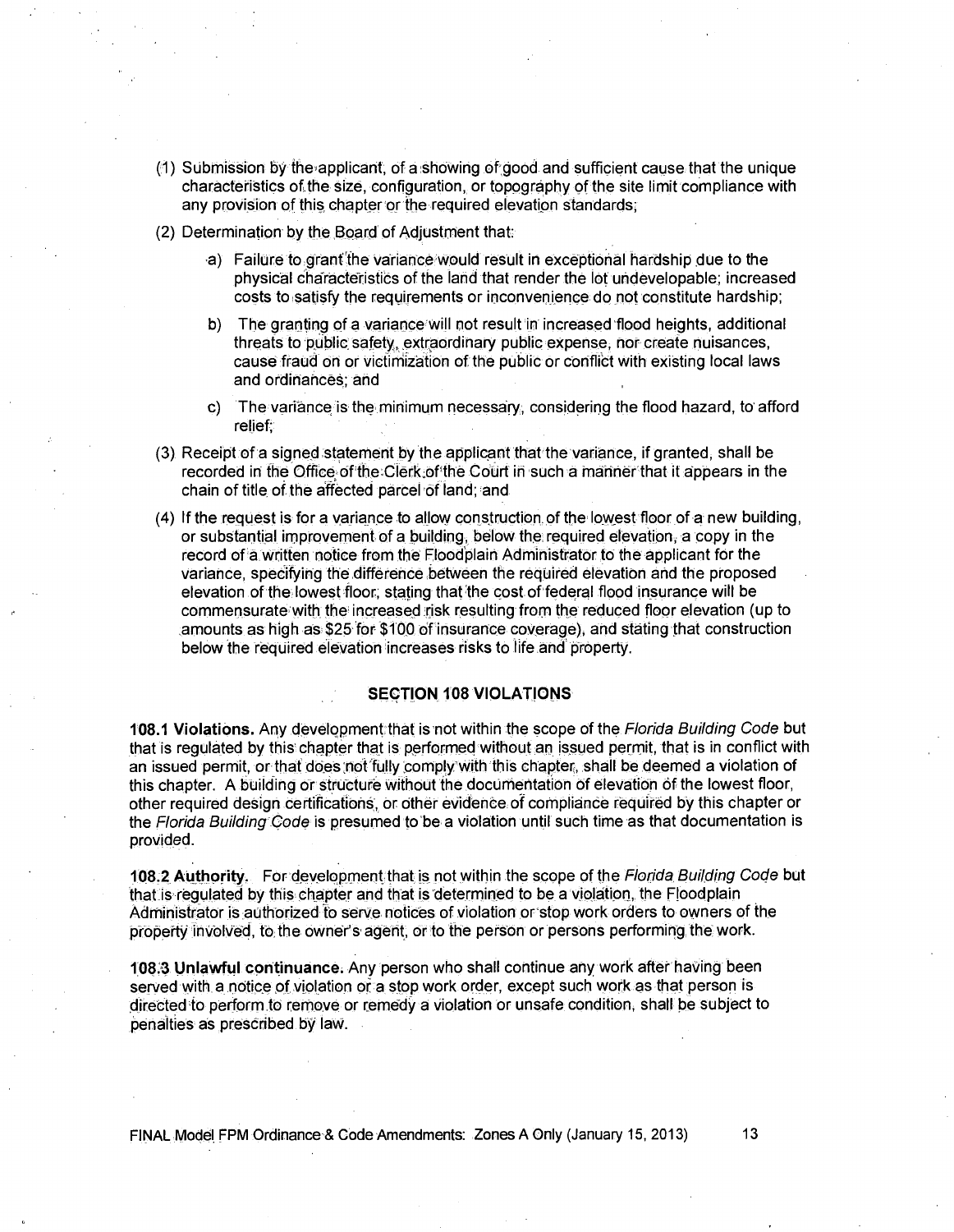### **CHAPTER 2 DEFINITIONS**

### **SECTION 201 GENERAL**

**201.1 Scope:** Unless otherwise expressly 'stated, the following words and terms shall, for the purposes of this chapter, have the meanings shown in this section.

**201,Z Terms defined in the Florida Building Code.** Where terms are not defined in this chapter and are defined in the Florida Building Code, such terms shall have the meanings ascribed to them in that code.

**201.3 Terms not defined. Where** terms are not defined in this chapter or the Florida Building Code, such terms shall have ordinarily accepted meanings such as the context implies.

#### **SECTION, 202 DEFINITIONS**

**Alteration of &watercourse.** A dam, impoundment, channel relocation, change in channel alignment, channelization, or change in cross-sectional area of the channel or the channel capacity, or any other form of modification which may alter, impede, retard or change the direction and/or velocity of the riverine flow of water during conditions of the base flood.

**Appeal.** A request for a review of the Floodplain Administrator's interpretation of any provision of this chapter or a request for a variance.

**ASCE 24.** A standard titled Flood Resistant Design and Construction that is referenced by the Florida Building Code. ASCE 24 is developed and published by the American Society of Civil Engineers, Reston, VA.

**Base flood.** A flood having a 1-percent chance of being equaled or exceeded in any given year. [Also defined in FBC, B, Section 1612.2.] The base flood is commonly referred to as the "100-year flood" or the "1-percent-annual chance flood."

**Base flood elevation.** The elevation of the base flood, including wave height, relative to the National Geodetic Vertical Datum (NGVD), North American Vertical Datum (NAVD) or other datum specified on the Flood Insurance Rate Map (FIRM). [Also defined in FBC, B, Section 1612.2.]

**Basement.** The portion of a building having its floor subgrade (below ground level) on all sides. [Also defined in FBC, B. Section 1612.2.]

**Design flood** The flood associated with the greater of the following two areas: [Also defined in FBC, B, Section 1612.21

(1) Area with a floodplaiii "subject to a 1-percent or greater chance of flooding in any year; or

(2) Area designated as a flood hazard area on the community's flood hazard map; or otherwise' legally designated.

**Design flood elevation.** The elevation of the 'design flood," including wave height, relative to the datum specified on the Community's legally designated flood hazard map. In areas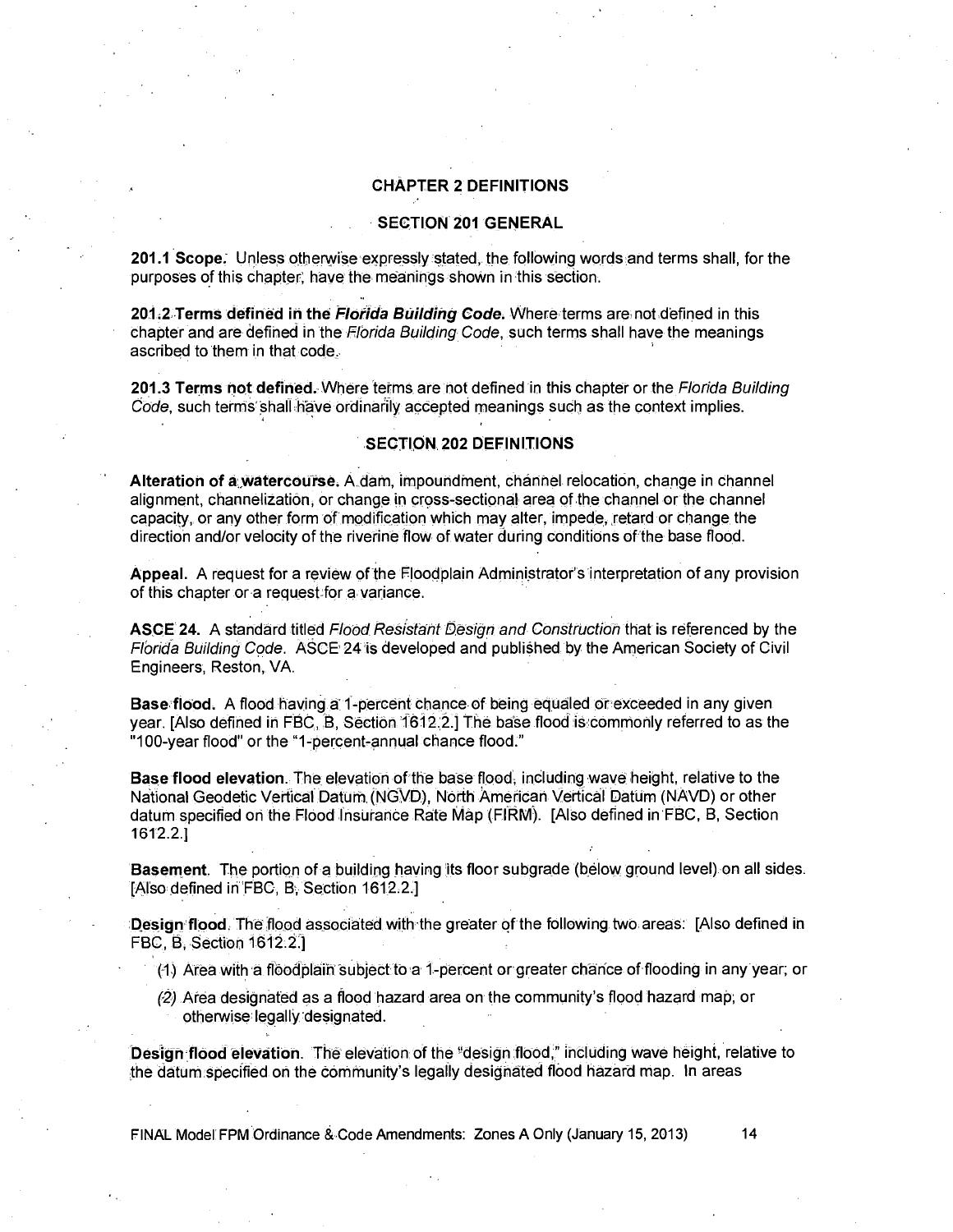designated as Zone AO, the design flood elevation shall be the elevation of the highest existing grade of the building's perimeter plus the depth number (in feet) specified on the flood hazard map. In areas,deSignated'as Zone AO where the depth number is not specified on the map, the depth number shall. be taken as being equal to 2 feet. [Also defined in FBC, B, Section 1612.2.]

**Development.** Any man-made change to improved or unimproved real estate, including but not limited to buildings or other structures, tanks, temporary structures, temporary or permanent storage of equipment or materials, mining, dredging, filling, grading, paving, excavations, drilling operations or any other land disturbing activities.

**Encroachment.** The placement of fill, excavation, buildings, permanent structures or other development into a flood hazard area which may impede or alter the flow capacity of riverine flood hazard areas.

**Existing building** and **existing.structure.** Any buildings and 'structures for which the "start of construction" commenced before February 1, 1982, [Also defined in FBC, B, Section 1612.2.]

**Existing manufactured home park or subdivision. A manufactured home park or subdivision** for which the construction of facilities for servicing the lots on which the manufactured homes are to be affixed (including, at a minimum, the installation of utilities, the construction of streets, and either final site grading or the pouring of concrete pads) is completed before February 1, 1982.

**Expansion to an existing manufactured home park or subdivision.** The preparation of additional sites by the construction of facilities for servicing the lots on which the manufactured homes are to be affixed (including the installation of utilities, the construction of streets, and either final site grading or the pouring of concrete pads).

**Federal Emergency Management.Agency,(FEMA).** The federal agency that, in addition to carrying out other functions, administers the National Flood Insurance Program.

**Flood or flooding.** A general and temporary COndition Of partial Or complete inundation of normally dry land from: [Also defined in FBC, B, Section 1612.2.]

(1) The overflow of inland or tidal waters.

(2) The unusual and rapid accumulation or runoff of surface waters from any source.

**Flood damage=retistant Materials.** Any construction material capable.of withstanding direct and prolonged contact with floodwaters without sustaining any damage that requires more than cosmetic repair. [Also defined in FBC, B, Section 1612.2.]

-

**Flood hazard area.** the greater of the following two areas: [Also defined in FBC, B, Section 1612.2.]

- (1) The area within, a floodplain subject to a 1-percent or greater chance of flooding in any year.
- (2) The area designated as a flood hazard area on the community's flood hazard map, or otherwise legally designated.

**Flood Insurance Rate Map (FIRM).** The official map of the community on which the Federal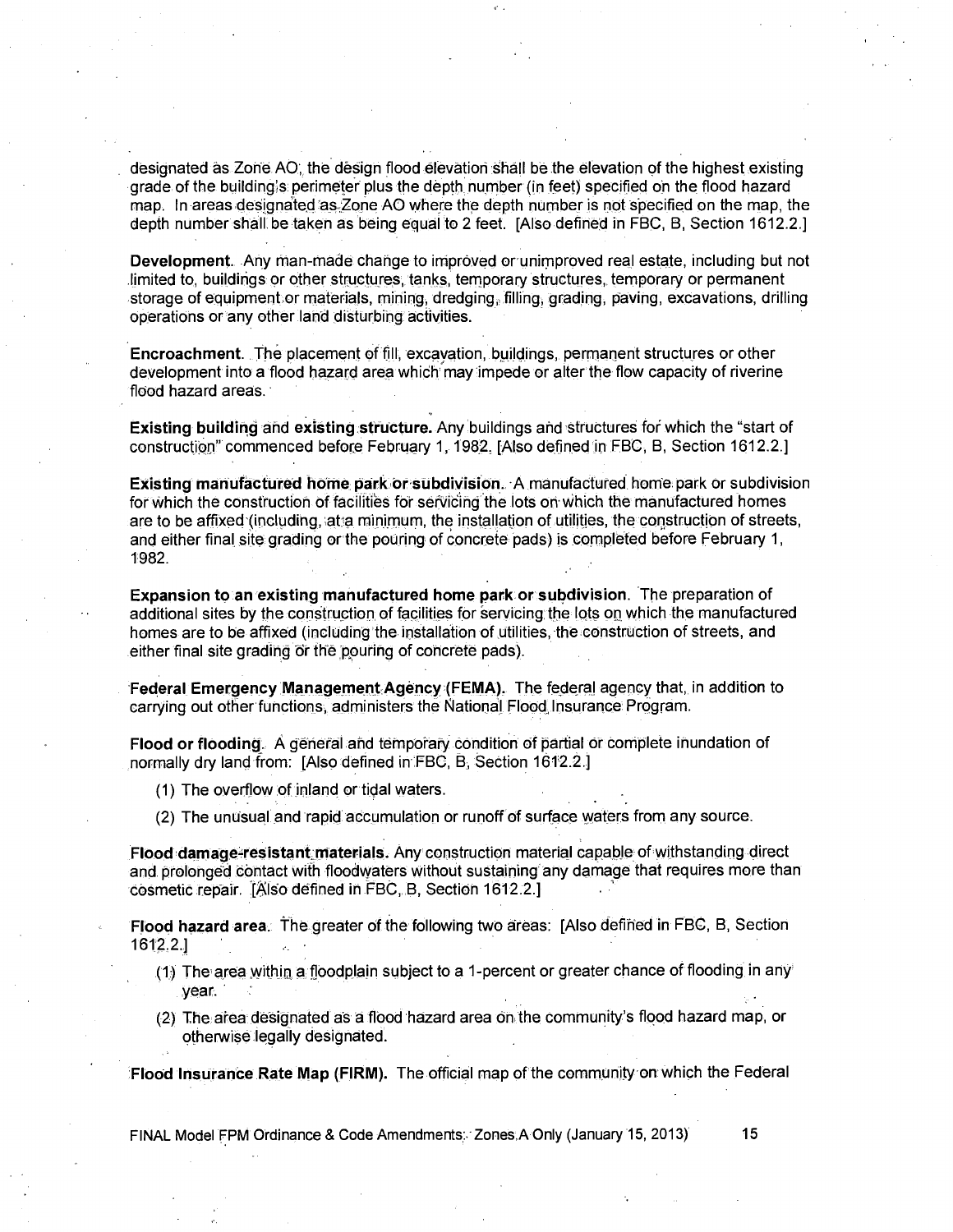Emergency Management Agency has delineated both special flood hazard areas and the risk premium zones applicable to the community. [Also defined in FBC, B. Section 1612.2.]

**Flood Insurance** study **(FIS).** The official report provided by the Federal Emergency Management Agehdy that contains the Flood Insurance Rate Map, the Flood Boundary and Floodway Map (if applicable), the water surface elevations of the base flood, and supporting technical data [Also defined in FBC, B, Section 1612.2.]

**Floodplain Administrator:** The dffice, or position designated and charged with the administration and enforcement of this chapter (may be referred to as the Floodplain Manager).

**Floodplain development permit or approval.** An official document or certificate issued by the community, or other evidence of approval or concurrence, which authorizes performance of specific development activities that ate located in flood hazard areas and that are determined to be compliant with this chapter.

**Floodway.** The channel ofa river or other rivenne watercourse and the adjacent land areas that must be reserved in order to discharge the base flood without cumulatively increasing the water surface elevation more than one (1) foot. [Also defined in FBC, B, Section 1612.2.]

**Floodway encroachment analysis.** An engineering analysis of the impact that a proposed encroachment into a floddway is expected to have on the floodway boundaries and base flood elevations; the evaluation shall be prepared by a qualified Florida licensed engineer using standard engineering methods and models.

**Florida Building Code.** The family of codes adopted by the Florida Building Commission, including: Florida Building Code, Building; Florida Building Code, Residential; Florida Building Code, Existing Building; Florida Building Code, Mechanical; Florida Building Code, Plumbing; Florida Building Code, Fuel Gas.

**Functionally dependent use.** A use which cannot perform its intended purpose unless it is located or carried out in cloSe proximity to water, including only.docking facilities, port facilities that are necessary for the loading and unloading of cargo or passengers, and ship building and ship repair facilities; the term does not include long-term storage or related manufacturing facilities:

**Highest adjacent grade:** The highest natural elevation of the ground surface prior to construction next to the proposed walls or foundation of a structure.

**Historic structure.** Any structure that is determined eligible for the exception to the flood hazard area requirements of the Florida Building Code, Existing Building, Chapter 11 Historic Buildings.

**Letter of Map Change (LOMC).** An official determination issued by FEMA that amends or revises an effective Flood Insurance Rate Map or Flood Insurance Study. Letters of Map Change include:

Letter of Map Amendment (LOMA): An amendment based on technical data showing that a property was incorrectly included in a designated special flood hazard area A LOMA amends. the current effective Flood Insurance Rate Map and establishes that a specific property, portion of a property, or structure is not located in a special flood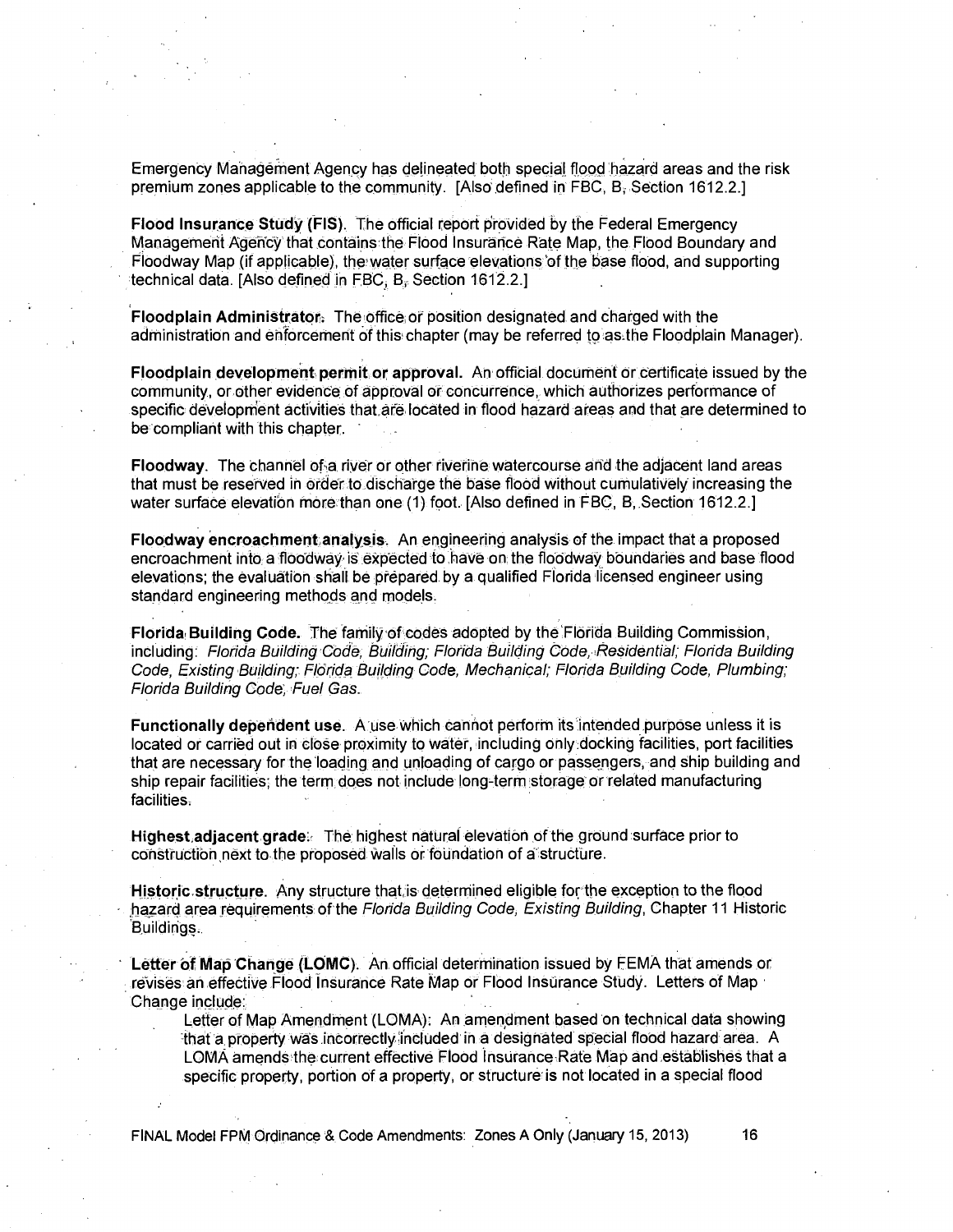hazard area.

Letter of Map Revision (LOMR): A revision based on technical data that may show changes to flood zones, flood elevations, special flood hazard area boundaries and floodway delineations, and other planimetric features.

Letter of Map Revision Based on Fill (LOMR-F): A determination that a structure or parcel of land has been elevated by fill above the base flood elevation and is, therefore, no longer located within the special flood hazard area In 'order to qualify for this determination, the fill must have been permitted and placed in accordance with the community's floodplain management regulations.

Conditional Letter Of Map Revision (CLOMR): A formal review and comment as to whether a proposed flood protection project or other project complies with the minimum NFIP requirements for such projects with respect to delineation of special flood hazard areas. A CLOMR does not revise the effective Flood Insurance Rate Map or Flood Insurance Study; upon submission and approval of certified as-built documentation, a Letter of Map Revision may be issued by FEMA to revise the effective FIRM.

**Light-duty truck.** As defined in 40 C.F.R. 86.082-2, any motor vehicle rated at 8,500 pounds Gross Vehicular Weight Rating or less which has a vehicular curb weight of 6,000 pounds or less and which has a basic vehicle frontal area of 45 square feet or less, which is:

- (1) Designed primarily for purposes of transportation of property or is a derivation of such a vehicle, or
- (2) Designed primarily for transportation of persons and has a capacity of more than 12 persons; or
- (3) Available with special features enabling off-street or off-highway operation and use.

**Lowest floor.** The lowest floor of the lowest enclosed area of a building or structure, including basement, but excluding any unfinished or flood-resistant enclosure, other than a basement, usable solely for vehicle parking, building access or limited Storage provided that such enclosure is not built so as to render the structure in violation of the non-elevation requirements of the Florida Building Code or ASCE:24. [Also defined in FBC, B, Section 1612.2.]

**Manufactured home:** A ttructure, transportable in one or more sections, which is eight (8) feet or more in width and greater than: four hundred (400) square feet, and which is built on a permanent, integral chassis and is designed for use with or without a permanent foundation when attached to the required utilities. The term "manufactured home' does not include a "recreational vehicle" or "park trailer." [Also defined in 15C-1.0101, F.A.C.]

**Manufactured home park or subdivision.** A parcel (or contiguous parcels) of land divided into two or more manufactured home lots for rent or sale.

**Market value.** The price at which a property will change hands between a willing buyer and a willing seller, neither party being under compulsion to buy or sell and both having reasonable knowledge of relevant facts. As used in this chapter, the term refers to the market value of buildings and sfructures, excluding the land and other improvements on the parcel. Market value may be established by a qualified independent appraiser, Actual Cash Value (replacement cost depreciated for age and quality of construction), or tax assessment value adjusted to approximate market value by a factor provided by the Property Appraiser.

**New construction.** For the purposes of administration of this chapter and the flood resistant construction requirements of the Florida Building Code, structures for which the "start of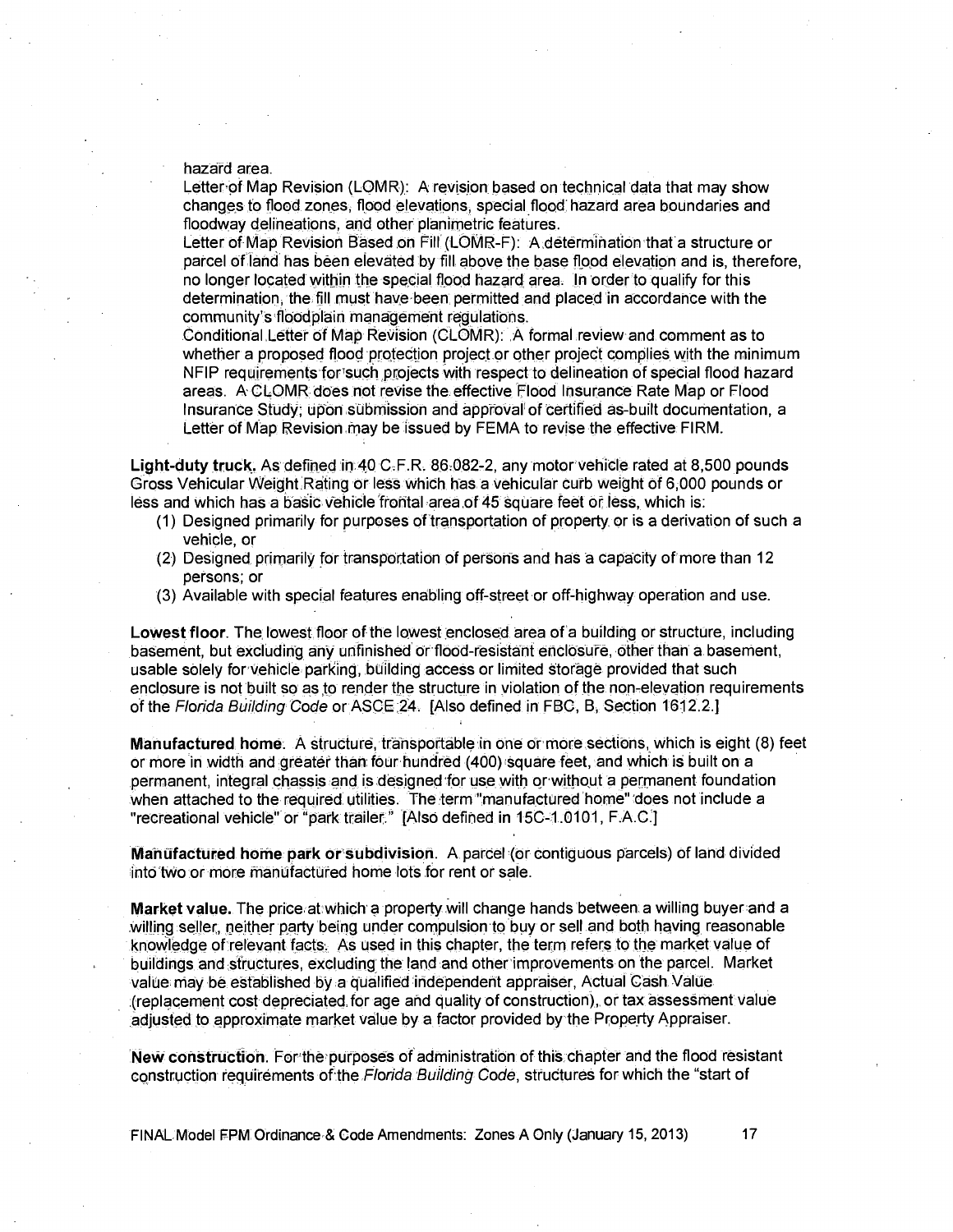construction" commenced on or after February 1, 1982 and includes any subsequent improvements to such structures.

**New manufactured horne park Or subdiVision.** A manufactured home park or subdivision for which the construction of facilities for servicing the lots on which the manufactured homes are to be affixed (including at a minimum, the installation of utilities, the construction of streets, and either final site grading orthe,pouring of concrete pads) is completed on or February 1, 1982.

**Park trailer.** A.transportable unit which has, a body width not exceeding fourteen (14) feet and which is built on a single chassis and is designed to provide seasonal or temporary living quarters when connected to utilities necessary for operation of installed fixtures and appliances. [Defined in section 320.01, F.S.]

**Recreational vehicle.** A vehicle, including a park trailer, which is: [see in section 320.01, F.S.)

- $(1)$  Built on a single chassis;
- (2) Four hundred (400) square feet or less when measured at the largest horizontal projection;
- (3) Designed to be self-propelled or permanently towable by a light-duty truck; and
- (4) Designed primarily not for use as a permanent dwelling but as temporary living quarters for recreational, camping, travel, or 'seasonal use.

**Special flood hazard area.** An area in the floodplain subject to a 1 percent or greater chance of flooding in any given year. Special flood hazard areas are shown on FIRMs as Zone A, AO, A1-A30, AE, A99, AH, V1-V30, VE or V. [Also defined in FBC, B. Section 1612.2.]

**Start of construction.** The, date of issuance of a: County permit or approval for new construction and substantial improvements to existing structures, provided the actual start of construction, repair, reconstruction, rehabilitation, addition, placement, or other improvement is within 180 days of the date of the issuance. The actual start of construction means either the first placement of permanent construction of a building (including a manufactured home) on a site such as the pouring of slab or footings ; the installation of piles, the construction of columns.

Permanent construction does not include land preparation (such as clearing, grading, or filling), the installation of streets or walkways, excavation for a basement, footings, piers, or foundations, the erection of temporary forms or the installation of accessory buildings such as garages or sheds not occupied as dwelling units or not part of the main buildings. For a substantial improvement, the actual "start of construction" means the first alteration of any wall, ceiling, floor or other structural part;of a building, whether or not that alteration affects the eXternal dimensions of the building. [Also defined in FBC, B Section 1612.2.]

**Substantial damage.** Darnage,of:any origin sustained by a building or structure whereby the cost of restoring the building or structure to its before-damaged condition would equal or exceed 50 percent of market value of the building or structure before the damage occurred. [Also defined in FBC, B Section 1612.2.1

**Substantial improvement.** Any repair, reconstruction, rehabilitation, addition, or other improvement of a building or structure, the cost of which equals or exceeds 50, percent of the market value of the building or structure before the improvement or repair is started. If the structure has incurred "substantial damage," any repairs are considered' substantial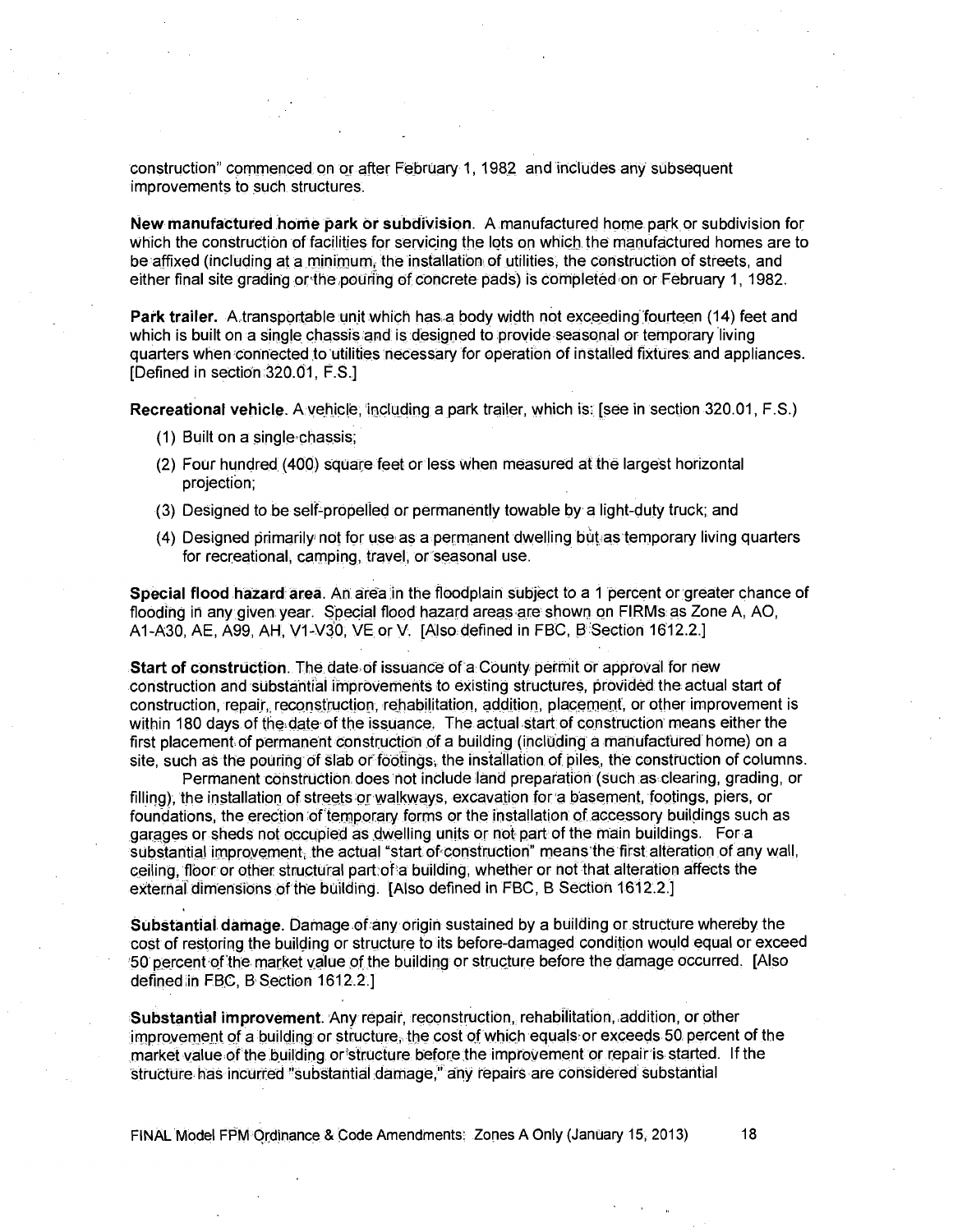improvement regardless of the actual repair work performed. The term does not, however, include either: [Also defined in FBC, B. Section 1612.2.]

- (1) Any project for improvement of a building required to correct existing health, sanitary, or safety code violations identified by the building official and that are the minimum necessary to assure safe living conditions.
- (2) Any alteration of a historic structure provided the alteration will not preclude the structure's continued designation as a historic structure.

**Variance.** A grant of relief from the requirements of this chapter, or the flood resistant construction requirements of the Florida Building Code, which permits construction in a manner that would not otherwise be permitted by this chapter or the Florida Building Code.

**Watercourse.** A river,, creek, strearri, channel or other topographic feature in, on, through, or over which water flows at least periodically:

## **CHAPTER 3 FLOOD RESISTANT DEVELOPMENT**

### **SECTION '301 BUILDINGS AND STRUCTURES**

**301.1 Design and construction of buildings,'structureS and facilities exemptfrom the**  Florida Building Code. Pursuant to Section 104.2.1 of this chapter, buildings, structures, and facilities that are exempt from the Florida Building Code, including substantial improvement or repair of substantial damage of such buildings, structures and facilities, shall be designed and constructed in accordance with the flood load and flood resistant construction,requirements of ASCE 24. Structures exempt from the Florida Building Code that are not walled and roofed buildings shall comply with the requirements of Section 307 of this chapter.

## **SECTION 302 SUBDIVISIONS**

**302.1 Minimum requirements.** Subdivision proposals, including proposals for manufactured home parks and subdivisions, shall be reviewed to determine that:

- (1) Such proposals are consistent with the need to minimize flood damage and will be reasonably safe from flooding;
- (2) All public utilities and facilities such as sewer, gas, electric, communications, and water systems are located and constructed to minimize or eliminate flood damage; and
- (3) Adequate drainage is provided to reduce exposure to flood hazards; in Zones AH and AO, adequate drainage paths shall be provided to guide floodwaters around and away from proposed structures.

**3021 Subdivision plats.** Where any 'portion of proposed subdivisions, including' manufactured home parks and subdivisions, lies within a flood hazard area, the following shall be required:

- (1) Delineation of flood hazard areas, floodway boundaries and flood zones, and design flood elevations, as appropriate, shall be shown on preliminary plats;
- (2) Where the Subdivision has more than 50 lots or is larger than 5 acres and base flood elevations are not included on the FIRM, the base flood eleVations determined in accordance with Section 105.2(1) of this chapter; and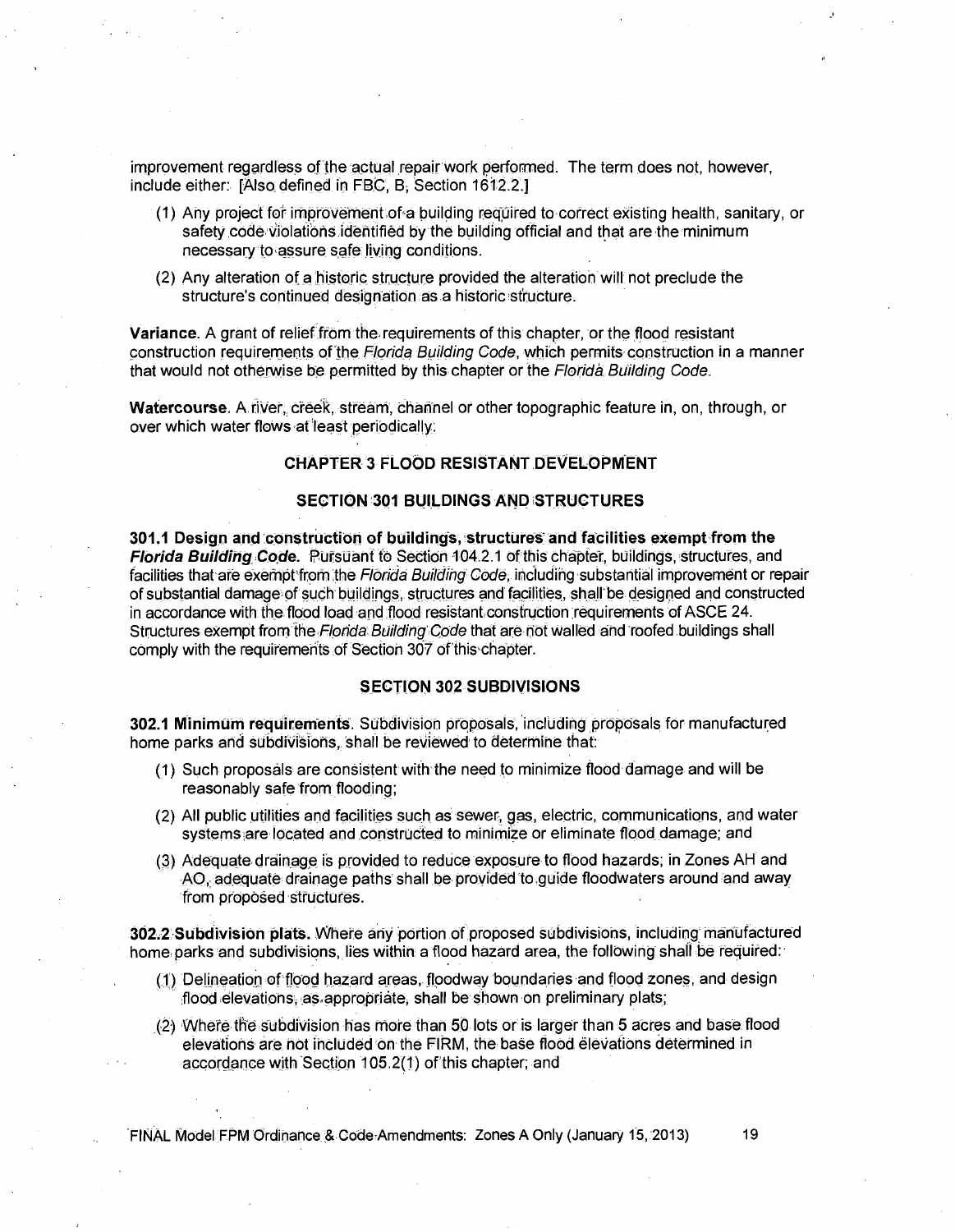(3) Compliance With the site improvement and utilities requirements of Section 303 of this chapter.

### **SECTION 303 SITE IMPROVEMENTS, UTILITIES AND LIMITATIONS**

**303.1 Minimum requirements.** All proposed new deVeloprnent shall be reviewed to determine that:

- (1) Such proposals areconsistent with the need to minimize flood damage and will be reasonably safe from flooding;
- (2) All public utilities and facilities Such as sewer, gas, electric, communications, and water systems are located arid constructed to minimize or eliminate flobd damage; and
- (3) Adequate drainage is provided to reduce exposure to flood hazards;' in Zones AH and AO, adequate drainage paths shall be provided to guide floodwaters around and away from proposed structures.

**303.2 Sanitary SeWagelacilities.** All new and 'replacement sanitary sewage facilities, private sewage treatment plants (including all pumping stations and collector systems), and on-site waste disposal systems shall be designed in accordance with the standards for onsite sewage treatment and disposal systems in Chapter 64E-6 F.A.C., and ASCE. 24 Chapter 7 to minimize or eliminate infiltration of floodwaters into the facilities and discharge from the facilities into flood waters, and impairment of the facilities and systems.

**303.3 Water supply facilities.** All new and replacerrient water supply facilities shall be designed in accordance with the water well construction standards in Chapter 62-532.500, F.A.C. and ASCE 24 Chapter 7 to minimize or eliminate infiltration of floodwaters into the systems.

**303.4 Limitations on sites in regulatory floodways.** Nd development, including but not limited to site improvements, and land disturbing activity involving fill Orregrading, shall be authorized in the regulatory floodway unless the floodway encroachment analysis required in Section 105.3(1) of this chapter demonstrates that the proposed development or land disturbing activity will not result in any increase in the base flood elevation.

**303.5 Limitations on placement of fill.** Subject to the limitations of this chapter, fill shall be designed to be stable under conditions of flooding including rapid rise and rapid drawdown of floodwaters, prolonged inundation, and protection against flood-related erosion and scour. In addition to these requirements, if intended to support buildings and structures (Zone A only), fill shall comply with the requirements of the Florida Building Code.

## **SECTION 304, MANUFACTURED HOMES**

304.1 General. All manufactured homes installed in flood hazard areas shall be installed by an installer that is licensed pursuant to section 320.8249, F.S., and shall comply with the requirements of Chapter 15C-1, F.A.C..anct the requirements of this chapter.

104.2 **Foundations.** All new Manufactured homes and replacement Manufactured homes installed in flood hazard areas shall be installed on permanent, reinforced foundations that are designed in accordance with the foundation requirements of the Florida Building Code Residentia/SectiOn R322:2 and this chapter.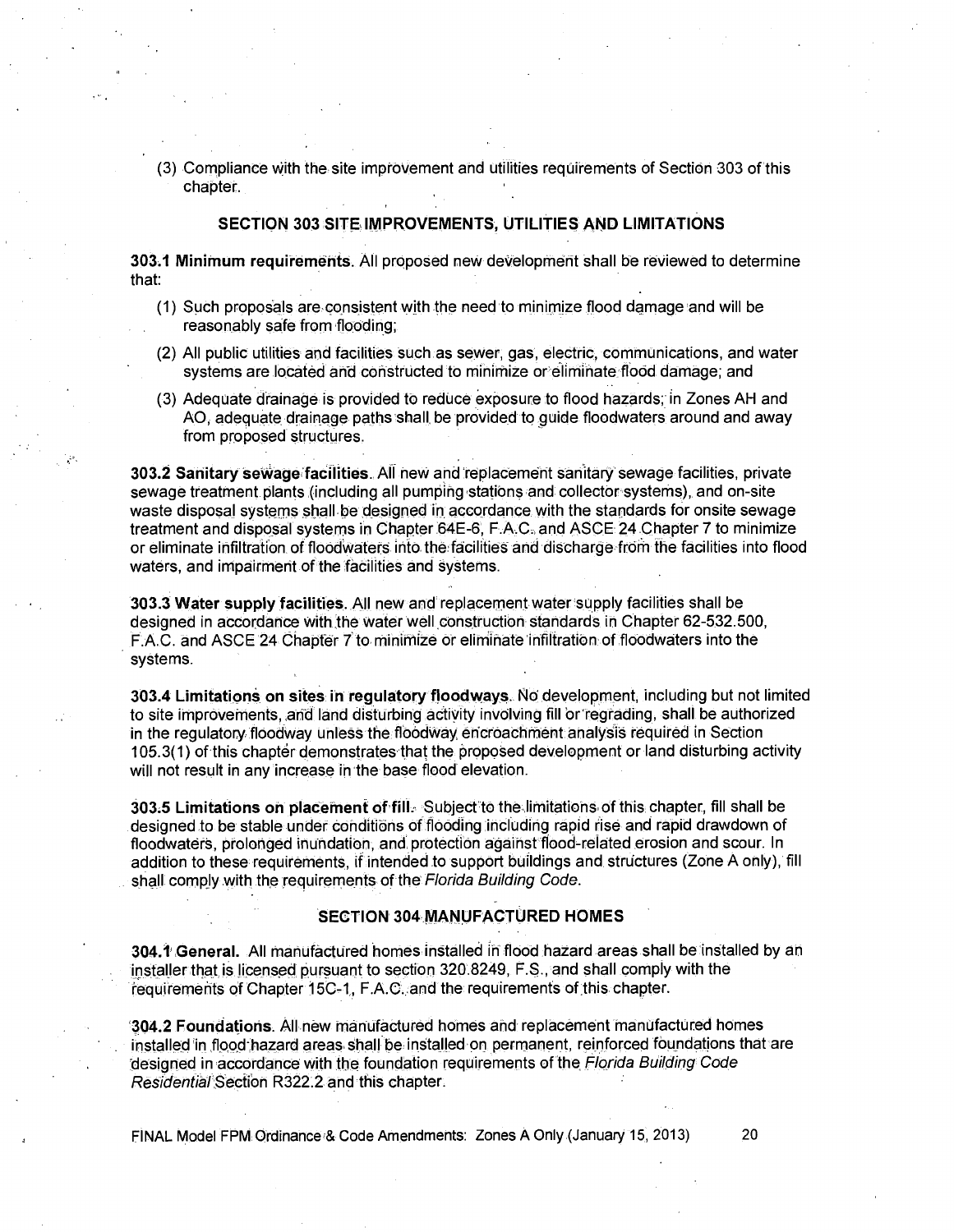**304.3 Anchoring.** All new manufactured hornes and replacement manufactured homes shall be installed using methods and practices Which minimize flood damage and shall be securely anchored to an adequately anchored foundation system to resist flotation, collapse or lateral movement. Methods of anchoring include, but are not limited to use over-the-top or frame ties to ground anchors. This anchoring requirement is in addition to applicable state and local anchoring requirements for wind resistance.

**304.4 Elevation.** Manufactured homes that are placed, replaced; or substantially improved shall comply with Section 304.4.1 or 3044.2 of this chapter, as applicable:

**304.4.1 General elevation requireinent.** Unless subject to the requirements of Section 304.4.2 of this chapter, all manufactured homes that are placed, replaced, or substantially improved on sites located: (a) outside of a manufactured home park or Subdivision; (b) in a new manufactured home park or subdivision; (c) in an expansion to an existing manufactured home park or subdivision; or (d) in an existing manufactured home park or subdivision upon which a manufactured home has incurred "substantial damage' as the result of a flood, shall be elevated such that the bottom of the frame is at or above the elevation requited, as applicable to the flood hazard area, in the Florida Building Code, Residential Section R322.2 (Zone A).

**304.4.2 Elevation requirement for certain existing manufactured home parks and subdivisions. Manufactured** homes that are riot subject to Section 304.4.1 of this chapter, including manufactured homes that are placed, replaced, or substantially 'improved on sites located in an existing manufactured home park or subdivision, unless on a site where substantial damage as result of flooding has occurred, shall be elevated such that either the:

- (1) Bottom of the frame of the manufactured home is at or above the elevation required in the Florida Building Code, Residential Section R322.2 (Zone A), or
- (2) Bottom of the frame is Supported by reinforced piers or other foundation elements of at least equivalent strength that are not less than 36 inches in height above grade.

**304.5 Enclosures.** Enclosed areas below elevated manufactured homes shall comply with the requirements of the Florida Building Code, Residential Section R322 for such enclosed areas.

**304.6 Utility equipment. 'Utility** equipment that serves manufactured homes, including electric, heating, ventilation, plumbing, and air conditioning equipment and other service facilities, shall comply with the requirements of the Florida Building COde, Residential Section R322.

#### **SECTION 305 RECREATIONAL VEHICLES AND PARK TRAILERS**

**305.1 Temporary placement.** Recreational vehicles 'and park trailers placed temporarily in flood hazard areas shall:

- (1) Be on the site for fewer than 180 consecutive days; or
- (2) Be fully licensed and ready for-highway use, which means the recreational vehicle or park Model is on wheels or jacking system, is attached to the site only by quickdisconnect type utilities and security devices; arid has no permanent attachrnents such as additions, rooms, stairs, decks and porches.

**'305.2 Pernahent plaCement.** Recreational vehicles and parictrailers that do not meet the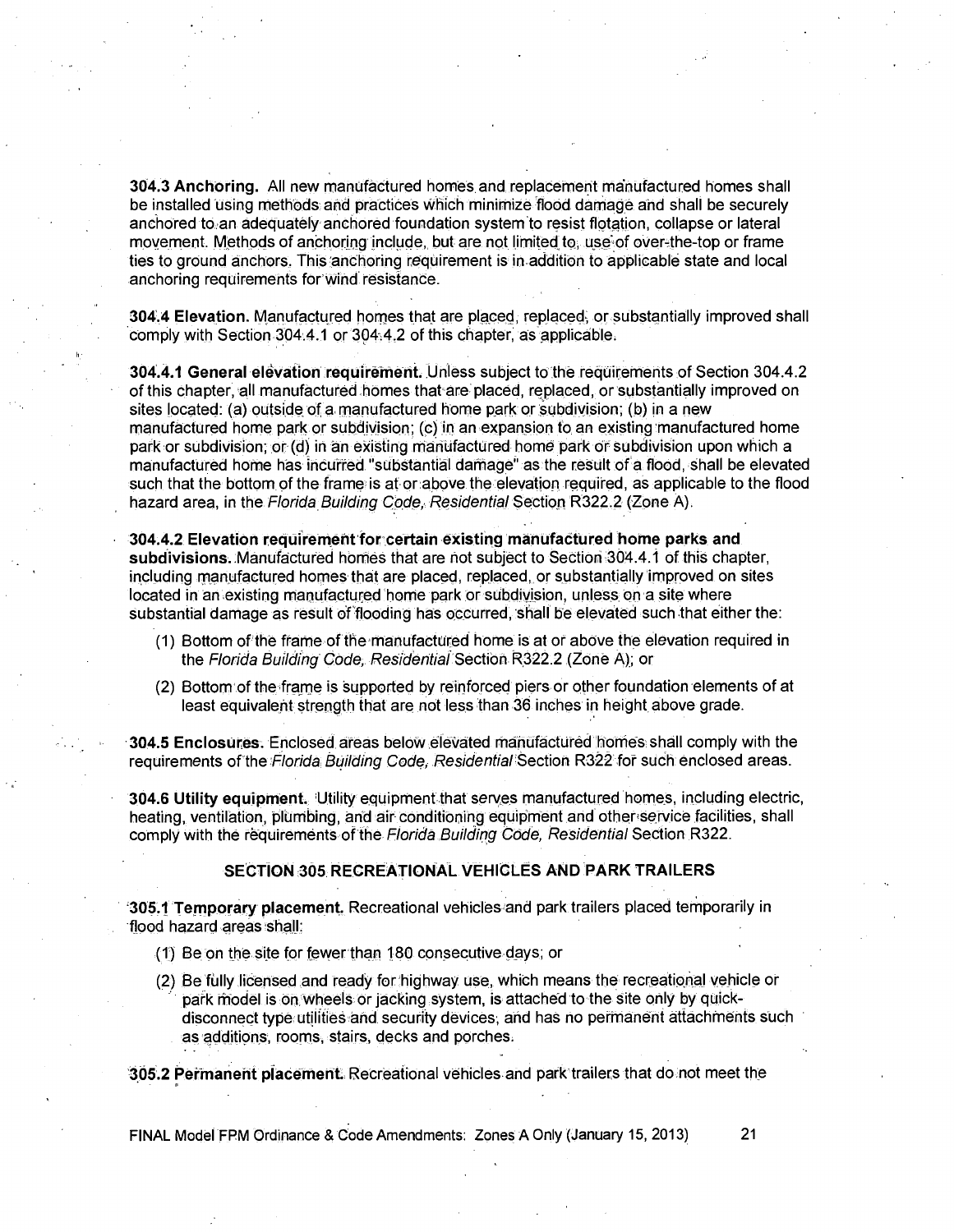limitations in Section 305.1 of this chapter for temporary placement shall meet the requirements of Section 304 of this chapter for manufactured homes.

#### **SECTION 306 TANKS**

**306:1 Underground tanks.** Underground tanks in flood hazard areas shall be anchored to prevent flotation, collapse or lateral movement resulting from hydrodynamic and hydrostatic loads during conditions of the design flood, including the effects of buoyancy assuming the tank is empty.

**306:2 Above-ground tanks, notelevated.** Above-ground tanks that do not meet the elevation requirements of Section 306.3.of this chapter shall be permitted in flood hazard areas provided the tanks are anchored or othemise designed and constructed to prevent flotation, collapse or lateral movement resulting from hydrodynamic and hydrostatic loads during conditions of the design flood, including the effects of buoyancy assuming the tank is empty and the effects of flood-borne debris.

**306.3 Above-ground tanks, elevated.** Above-ground tanks in flood hazard areas shall be attached to and elevated to or above the design flood elevation on a supporting structure that is designed to prevent flotation, collapse or lateral movement during conditions of the design flood. Tank-supporting structures shall meet the foundation requirements of the applicable flood hazard area.

**306.4 Tank inlets and vents.** Tank' inlets, fill Opening& oUtlets and vents shall be:

- (1) At or above the design flood elevation or fitted with covers designed to prevent the inflow of floodwater or outflow of the contents of the tanks during conditions of the design flood; and
- (2) Anchored to prevent lateral movement resulting,from hydrodynamic and hydrostatic loads, including the effects of buoyancy, during conditions of the design flood.

## **SECTION 307 OTHER DEVELOPMENT**

**307.1 General requirements' for-other develOpment.** All develophient, including man-made changes to improved or unimproved real estate for which specific provisions are not specified in this chapter or the Florida Building Code, shall:

- (1) Be located and constructed to minimizeflood damage;
- (2) Meet the limitations of Section 303.4 of this chapter if located in a regulated floodway;
- (3) Be aridhored to prevent flotation, collapse or lateral movement resulting from hydrostatic loads, including the effects of buoyancy; during conditions of the design flood;
- (4) Be constructed of flood damage-resistant materials; and
- (5) Have mechanical, plumbing, and electrical systems above the design flood elevation, except that minimum electric,service requited to address life safety and electric code requirements is permitted below the design flood elevation provided it conforms to the provisions of the electrical part of building code for wet locations.

**307.2 Fences in regulated floodways.** Fences in regulated floodways that have thepotential to block the passageof floodwaters, such as stockade fences and wire mesh fences, shall meet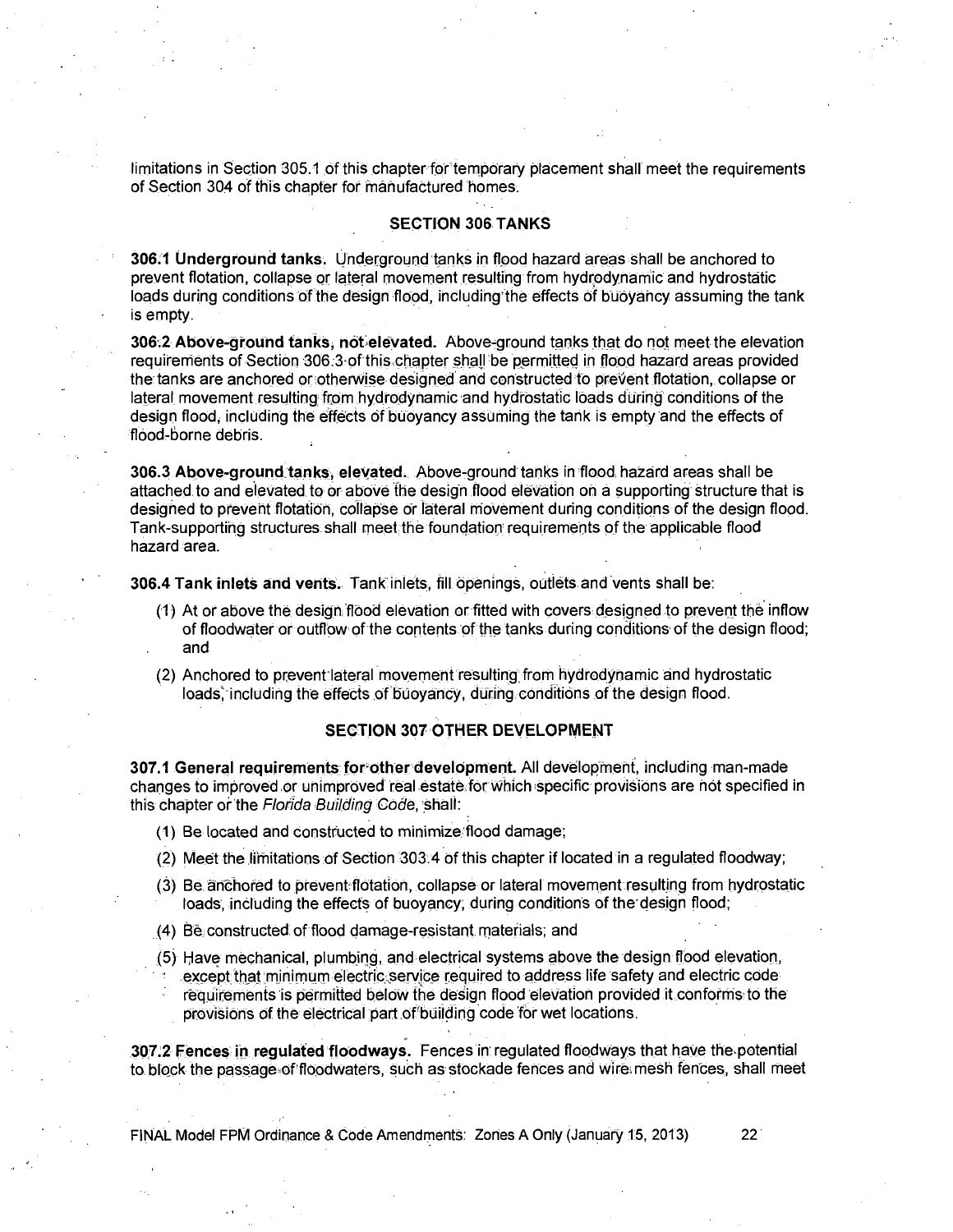the limitations of Section 303.4 of this chapter.

**307.3 Retaining walls, sidewalks and driveways in regulated flOodways.** Retaining walls and sidewalks and driveways that involve the placement of fill in regulated floodways shall meet the limitations of Section 303.4 of this chapter.

**307.4 Roads and watercourse crossings in regulated floodways.** Roads and watercourse crossings, including roads, bridges, culverts, low-water crossings and similar means for vehicles or pedestrians to travel from One side of a watercourse to the other side, that encroach into regulated floodways shall meet the limitations of Section 303.4 of this chapter. Alteration of a watercourse that is part of a road or watercourse crossing shall meet the requirements of Section 105.3(3) of this chapter.

**SECTION 4.** Chapter 5, Article III, Section 5-60, of the Osceola County Code, entitled "Specific amendments", is hereby amended to read as follows:

## **Sec. 5-60 Specific amendments.**

(a) Standard Building Code. The building code adopted in section 5-56 is amended as follows: **\*\*\*** 

(2) Section 104.10.1 of the Florida Building Code, Building, shall read as follows:

**104.10.1 Modifications of the strict application of the requirements of the Florida Building Code.** The Building Official shall coordinate with the Floodplain Administrator to review requests submitted to the Building Official that seek approval to modify the strict application of the flood resistant construction requirements of the Florida Building Code to determine whether such requests 'require the granting of a variance pUrsuant to Section 117.

(3) Section 107.6.1 of the Florida Building Code, Building, shall read as follows:

**107.6.1 Buildinq permits issued on the basis of an affidavit.** Pursuant to the requirements of federal regulation for participation in the National Flood Insurance Program (44'C.F.R. Sections 59 and 60), the authority granted to the Building Official to issue permits, to rely on inspections, and to accept plans and construction documents on the basis of affidavits and plans submitted pursuant to Section 105.14 and Section 107.6, shall not extend to the flood load and flood resistant construction requirements of the Florida Building Code.

(4) Section 117 Of the Florida Building Code, Building, shall read as follows:

**117 VARIANCES IN FLOOD HAZARD AREAS** 

**117.1 FloOd hazard areas:** Pursuant to section 553.73(5), F.S., the variance procedures adopted in the local floodplain management ordinance shall apply to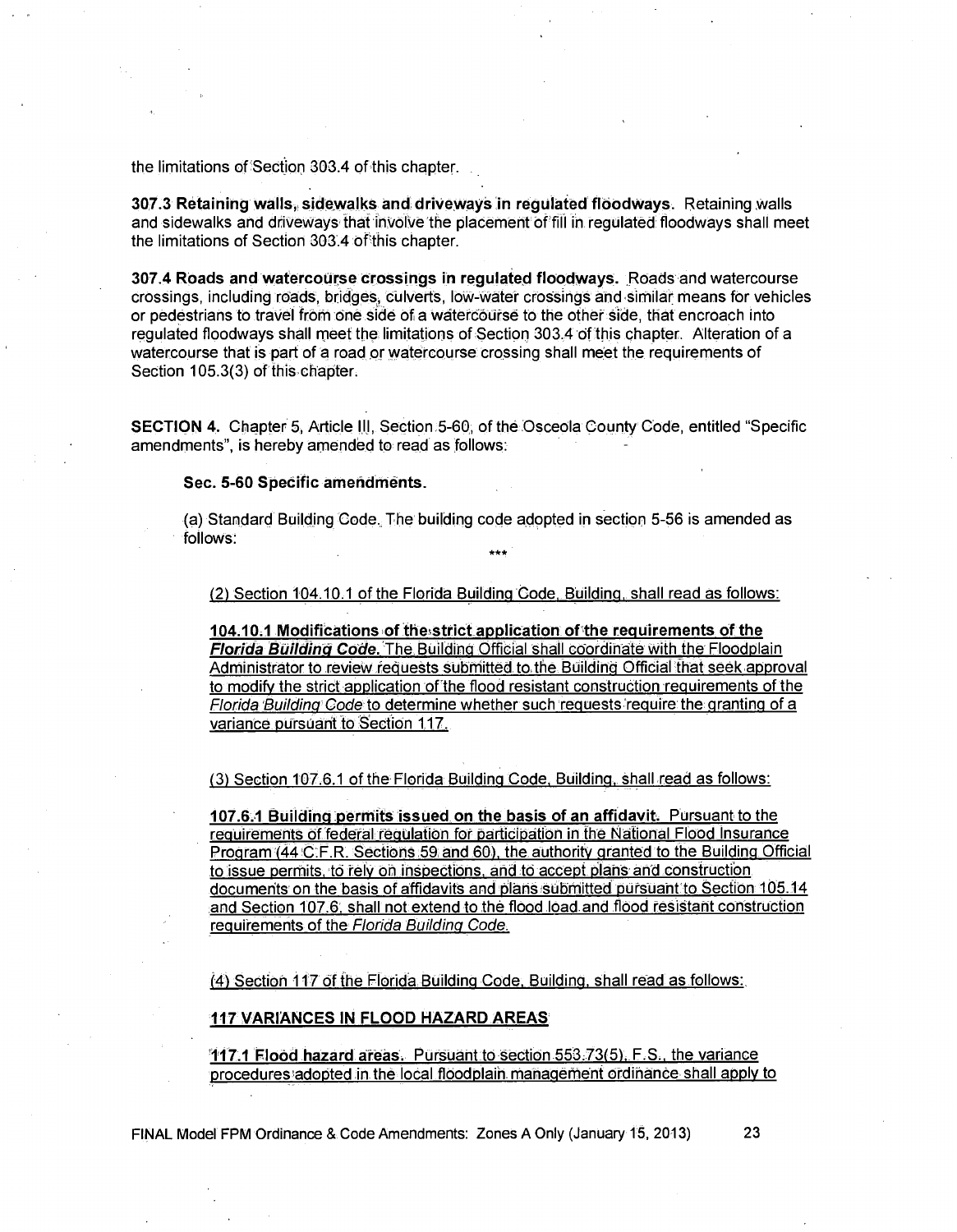requests submitted to the Board of Adiustment for variances to the provisions of Section 1612.4 of the Florida Building Code, Building or, as applicable, the provisions of R322 of the Florida Building Code, Residential. This section shall not apply to Section 3109 of the Florida Building Code, Building.

(5) Section R322.2.1 of the Florida Building Code, Residential, shall read as follows:

### **R322.2.1 Elevation requirements.**

1. Buildings ahd structures in flood hazard areas designated-as Zone A (including AE Zones and unnumbered A Zones) shall have the lowest floors' elevated to or above the base flood elevation plus 1 foot or the design flood elevation, whichever is higher.

2. Buildings and structures in flood hazard areas designated as Coastal A Zones shall have the lowest floors elevated to or above the base flood elevation plus 1 foot (305 mm), or to the design flood elevation, whichever is higher.

3. In areas of shallow flooding (AO Zones), buildings and structures shall have the lowest floor (including .basement) elevated at least as high above the highest adiacent grade as the depth number specified in feet on the FIRM, or at least 2 feet  $(610 \text{ mm})$  if a depth number is not specified.

4. Basement floors that are below grade on all sides shall be elevated to or above the base flood elevation plus 1 foot or the design flood elevation, whichever is higher.

**Exception:** Enclosed areas below the design flood elevation, including basements whose floors are not below grade on all sides, shall meet the requirements of Section R322.2.2.

## **SECTION 5. FISCAL IMPACT STATEMENT.,**

In terms of design, plan application review, construction and inspection of buildings and structures, the cost impact as an overall average is negligible in regard to the local technical amendments because all development has been subject to the requirements of the local floodplain management ordinance adopted for participation in the National Flood Insurance Program. In terms of lower potential for flood damage, there will be continued savings and benefits to consumers.

## **SECTION 6. APPLICABILITY.**

For the purposes of jurisdictionalapplicability, this ordinance Shall apply in all unincorporated areas of the county. This ordinance shall apply to all applications for development, including building permit applications and subdivision proposals, submitted on or after the effective date of this ordinance.

### SECTION 7. CONFLICT.

Any and all ordinances and regulations in conflict herewith are hereby repealed to the extent of any conflict. This ordinance specifically repeals Chapter 11 of the Osceola County Code of ,Ordinances, and repeals and replaces Chapter 16, "Flood Damage Prevention", of the Osceola County Land Development Code.

**SECTION '8. INCLUSION IN THE CODE OF ORDINANCES AND THE LAND • DEVELOPMENT CODE.**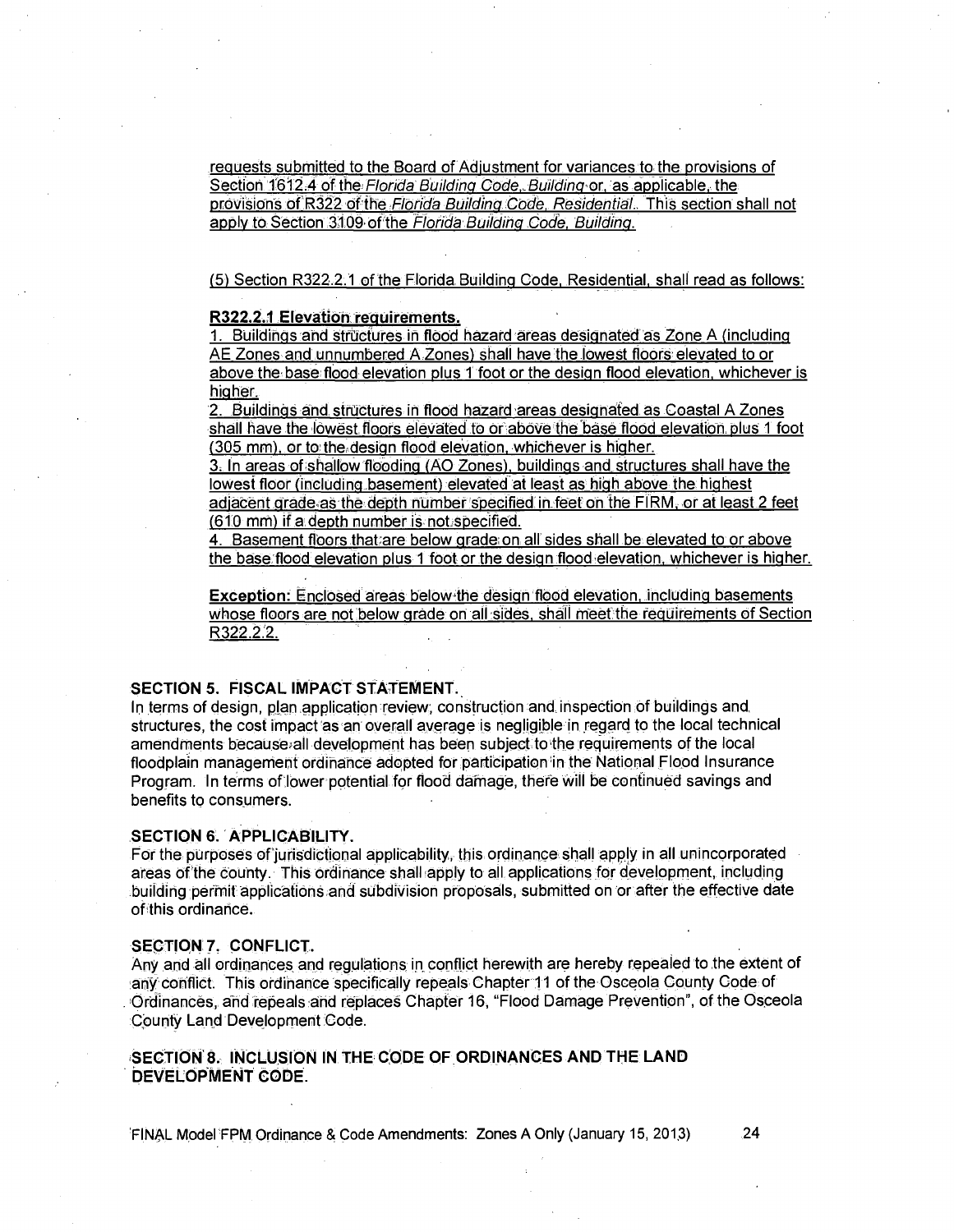It is the intent of the Board of County Commissioners that the provisions of this ordinance shall become and be made a part of the Code of Ordinances and Land Development Code of Osceola County, and that the sections of this ordinance may be renumbered or relettered and the word "ordinance" may be changed to "section," "article," "regulation," or such other appropriate word or phrase in order to accomplish such intentions.

## **SECTION 9. SEVERABILITY.**

If any section, subsection, sentence, clause or phrase of this ordinance is for any reason, declared by the courts to be unconstitutional or invalid, such decision shall not affect the validity of the ordinance as a whole, or any part thereof, other than the part so declared.

 $\alpha$ 

## **SECTION 10. EFFECTIVE DATE.**

This ordinance shall take effect upon its adoption by the Board of County Commissioners.